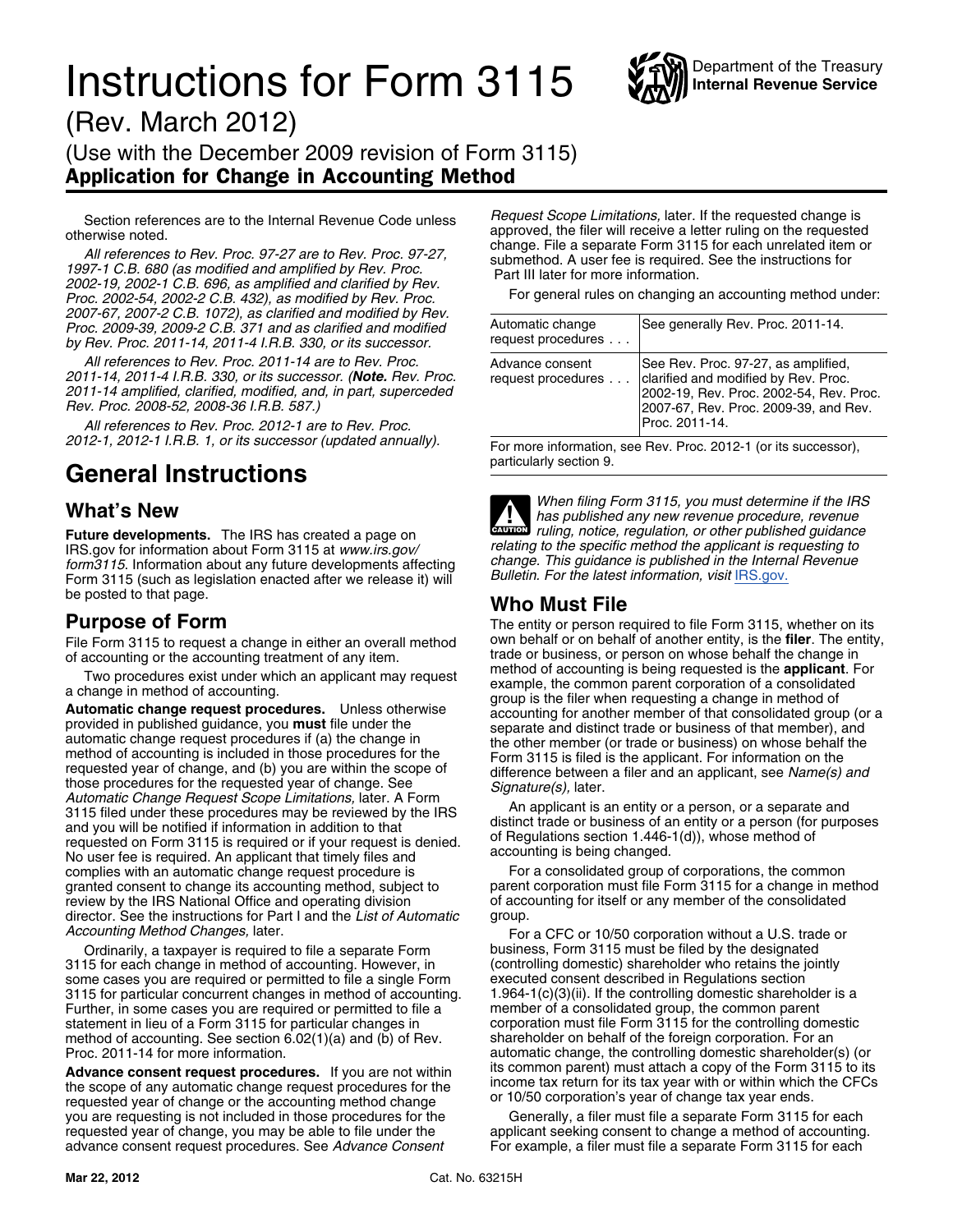|                                               | For applicants (other than exempt organizations)<br>filing $\ldots$                                                    |                                                                                                                             |                                                                                               |  |
|-----------------------------------------------|------------------------------------------------------------------------------------------------------------------------|-----------------------------------------------------------------------------------------------------------------------------|-----------------------------------------------------------------------------------------------|--|
|                                               | An advance consent request                                                                                             | The National Office copy of an automatic<br>change reguest                                                                  | Oqden, Utah copy                                                                              |  |
| Delivery by<br>mail                           | Internal Revenue Service<br>Attn: CC:PA:LPD:DRU<br>IP.O. Box 7604<br>Benjamin Franklin Station<br>Washington, DC 20044 | Internal Revenue Service<br>Automatic Rulings Branch<br>IP.O. Box 7604<br>Benjamin Franklin Station<br>Washington, DC 20044 | Internal Revenue Service<br>1973 North Rulon White Blvd.<br>Mail Stop 4917<br>Ogden, UT 84404 |  |
| Delivery by<br>private<br>delivery<br>service | Internal Revenue Service<br>IAttn: CC:PA:LPD:DRU<br>Room 5336<br>1111 Constitution Ave., NW<br>Washington, DC 20224    | Internal Revenue Service<br>Automatic Rulings Branch<br>Room 5336<br>1111 Constitution Ave., NW<br>Washington, DC 20224     | Internal Revenue Service<br>1973 North Rulon White Blvd.<br>Mail Stop 4917<br>Ogden, UT 84404 |  |

| For exempt organizations filing an advance consent request or the National Office<br>copy of an automatic change request |                                                                                                                    | Oqden, Utah copy                                                                              |  |
|--------------------------------------------------------------------------------------------------------------------------|--------------------------------------------------------------------------------------------------------------------|-----------------------------------------------------------------------------------------------|--|
| By mail                                                                                                                  | Internal Revenue Service<br>Tax Exempt & Government Entities<br>P.O. Box 2508<br>Cincinnati. OH 45201              | Internal Revenue Service<br>1973 North Rulon White Blvd.<br>Mail Stop 4917<br>Oqden, UT 84404 |  |
| By private delivery service                                                                                              | Internal Revenue Service<br>Tax Exempt & Government Entities<br>550 Main Street, Room 4024<br>Cincinnati, OH 45202 | Internal Revenue Service<br>1973 North Rulon White Blvd.<br>Mail Stop 4917<br>Ogden, UT 84404 |  |

corporation (with a single trade or business) that is part of a **When and Where To File** related group of corporations. A filer also must file a separate Form 3115 for each separate and distinct trade or business **Automatic change requests.** Except as otherwise specifically (including a QSub or single-member LLC) of each corporation exprovided, you must file a Form 3115 under the auto<br>or other entity even if the requested change in method of expansional change request procedures in duplicate or other entity, even if the requested change in method of change request procedures in duplicate as follows.<br>Accounting will be used by all separate and distinct trades or **Change Tenach the original** to the filer's timel accounting will be used by all separate and distinct trades or

(separately, but not in any combination).<br>
• A common parent of a consolidated group or other entity<br>
or more (a) members of that consolidated group, or (b) separate<br>
or more (a) members of that consolidated group, or (b)

consolidated group, including a QSub or single-member LLC. • A common parent of a consolidated group requesting an identical change in method of accounting on behalf of two or section 902 corporations (10/50 corporations), or separate and Form 3115 with the IRS National Office, file only one copy of<br>distinct trades or businesses of a CFC or 10/50 corporation. The Form 3115 with the IRS Office in distinct trades or businesses of a CFC or 10/50 corporation, the Form 3115 with the IRS Office in Ogden, UT. However, if<br>that do not engage in a trade or business within the United Rev. Proc. 2011-14 or other published gui that do not engage in a trade or business within the United Rev. Proc. 2011-14 or other published guidance describing the<br>States where all controlling U.S. shareholders of the CFC and requested change in method of accounti States where all controlling U.S. shareholders of the CFC and requested change in method of accounting specifically require<br>all majority domestic corporate shareholders of the 10/50 you to file a copy of the Form 3115 with all majority domestic corporate shareholders of the 10/50

accounting on behalf of two or more CFCs or 10/50 2011-14 for an example of when published guidance<br>corporations, or separate and distinct trades or businesses of a specifically requires you to file a copy with both office corporations, or separate and distinct trades or businesses of a CFC or 10/50 corporation, that do not engage in a trade or CFC or 10/50 corporation, that do not engage in a trade or **Example:** You are requesting consent for a change in business within the United States for which the taxpayer is the method of accounting described in section 6.0 sole controlling U.S. shareholder of the CFCs or the sole of Rev. Proc. 2011-14 and for a concurrent change to a domestic corporate shareholder of the 10/50 corporation (or any UNICAP method, as permitted in section 6.01(7)(b) of the<br>separate and distinct trade or businesses of any such CFC or Appendix of Rev. Proc. 2011-14. File the 10/50 corporation). with the IRS office in Ogden, UT.

For information on what is an identical change in method of last pecified circumstances you are required to send<br>additional copies of the Form 3115 to another IRS add

businesses of an entity.<br>
Extensions) federal income tax return for the year of change.<br>
For the partnership on the wat file on its own behelf over if

Each partnership entity must file on its own behalf even if<br>
multiple related or tiered partnership entities are filing for<br>
identical changes in method of accounting.<br>
There are three limited exceptions to the requirement

section 1.446-1(d)) of that entity or members of the If you are making more than one change in method of<br>Consolidated group, including a OSub or single-member LLC. accounting on the same Form 3115 (when permitted) and (1) one method change requires you to file a copy of the Form 3115 with the IRS Office in Ogden, UT, and (2) the other more controlled foreign corporations (CFCs) or noncontrolled method change(s) being requested requires you to file a copy of<br>section 902 corporations (10/50 corporations), or separate and Form 3115 with the IRS National Of corporations are members of the consolidated group. Office and the IRS office in Ogden, UT, you **must** file a copy • A taxpayer requesting an identical change in method of with each office. See section 3.06 of the Appendix of Rev. Proc.

> method of accounting described in section 6.01 of the Appendix Appendix of Rev. Proc. 2011-14. File the copy of the Form 3115

additional copies of the Form 3115 to another IRS address.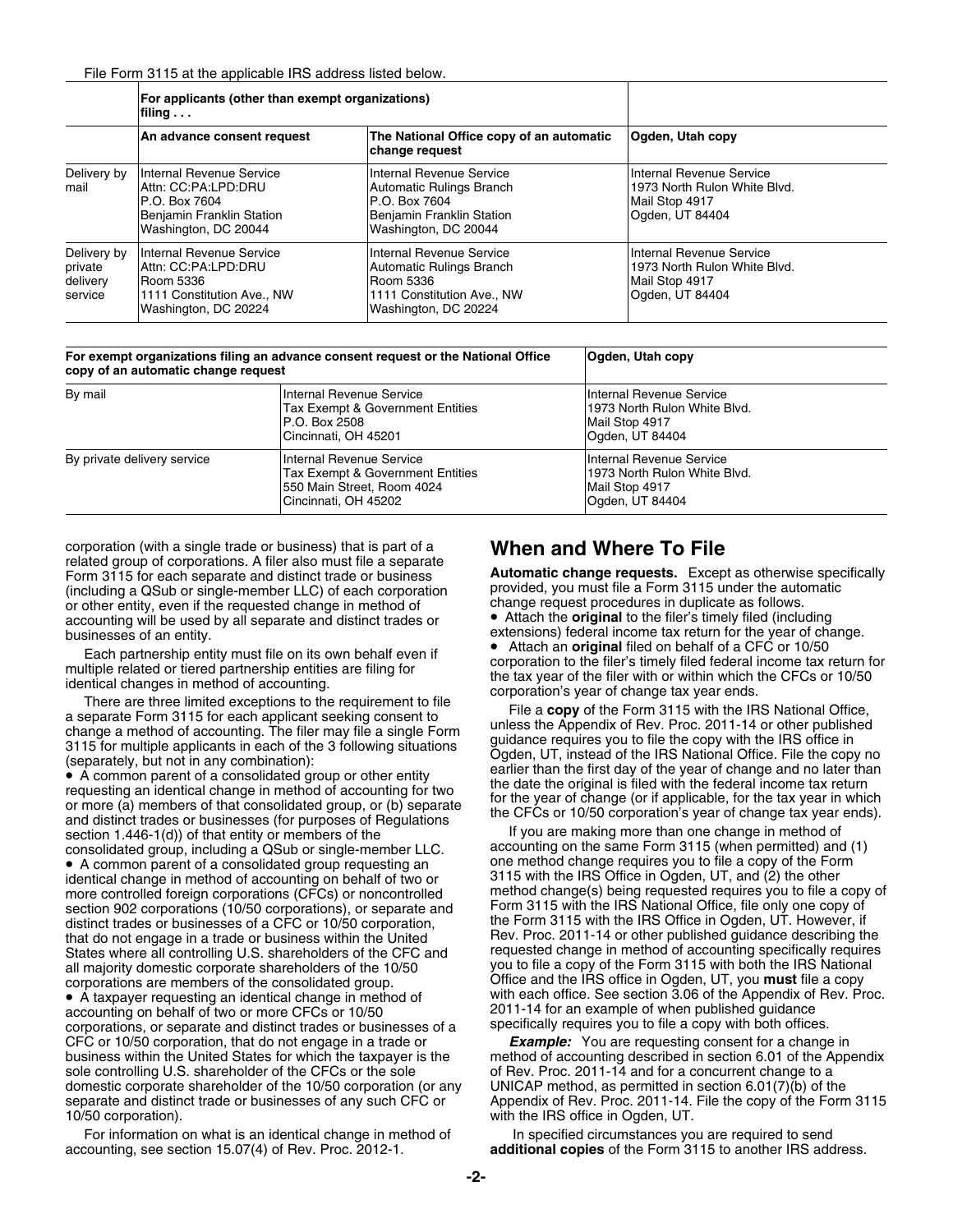For example, you must file additional copies if the applicant is is filed for multiple applicants in a consolidated group of under examination, before an Appeals office, and/or before corporations, multiple CFCs, or multiple separate and distinct<br>Federal Court. See section 6.03(c) of Rev. Proc. 2011-14 for trades or businesses of a taxpayer (inc Federal Court. See section 6.03(c) of Rev. Proc. 2011-14 for

the advance consent request procedures during the tax year for adjustment). If multiple names and signatures are required (for<br>which the change is requested unless otherwise provided by example, in the case of CFCs—see ins which the change is requested, unless otherwise provided by other published guidance. For example, see Regulations a schedule labeled "SIGNATURE ATTACHMENT" to the Form<br>section 1.381(c)(4)-1(d)(2)(iii) and 1.381(c)(5)-1(d)(2)(iii) which 3115, signed under penalties of perjury using section 1.381(c)(4)-1(d)(2)(iii) and 1.381(c)(5)-1(d)(2)(iii), which<br>provide different deadlines for filing a Form 3115 in the year of<br>a section 381 transaction. If the tax year for which the change is<br>requested is a shor short period unless other published guidance provides another **Individuals.** If Form 3115 is filed for a husband and wife who deadline. File the Form 3115 with the IRS National Office (see file a joint income tax return, e below). File Form 3115 as early as possible during the year of on the first line and the signatures of both spouses on the change to provide adequate time for the IRS to respond prior to signature line.<br>the due date of the filer's return for the year of change (or if

within 60 days after receiving a Form 3115 filed under the sign. advance consent request procedures of Rev. Proc. 97-27. If the<br>filer does not receive an acknowledgment of receipt for an<br>advance request within 60 days, the filer can inquire to:<br>Internal Revenue Service, Control Clerk, C Note: The IRS does not send acknowledgments of receipt for the filer in the matter. Enter that officer's name and official title automatic change requests. below the signature.

3115 may be available for automatic change requests. For

time to file Form 3115 must pay a user fee for its extension Form 3115. Also enter the name of the separate and distinct request and, in the case of an advance consent request, also a trade or business requesting a change in method of accounting separate user fee for its accounting method change request. on the fourth line. In the signature section, enter the signature For the schedule of user fees, see (A)(3)(b), (A)(4), and of the individual who has personal knowledge of the facts and<br>(A)(5)(d) in Appendix A of Rev. Proc. 2012-1. <br>authority to bind the separate and distinct trade or bu

Enter the name of the filer on the first line of page 1 of Form its controlling domestic shareholder(s) (or common parent) 3115. For an automatic change request, the filer must send a must be signed by an authorized officer of the designated signed and dated copy of the Form 3115 to the IRS National (controlling domestic) shareholder that reta Office and/or Ogden, UT, office and, in some cases, to an additional IRS office. For each of these copies, submit either 1.964-1(c)(3)(ii). If there is more than one shareholder, the the copy with an original signature or a photocopy of the original statement described in Regulations section 1.964-1(c)(3)(ii) signed Form 3115. The Form 3115 attached to the income tax must be attached to the application signed Form 3115. The Form 3115 attached to the income tax return (including any additional statements) does not need to be domestic shareholder(s) must provide the written notice signed. The name and signature requirements are discussed required by Regulations section 1.964-1(c)( signed. The name and signature requirements are discussed below. designated (controlling domestic) shareholder is a member of a

However, in circumstances where the Form 3115 is filed on number on the first line of Form 3115 and enter the applicant's first line of Form 3115. In the signature section, enter the name and identification number on the fourth line. If Form 3115 signature of the fiduciary, perso

more information. See also *Late Application* below, and, if the single-member LLCs), attach a schedule listing each applicant applicant is under examination for purposes of Rev. Proc. and its identification number (where applicable). This schedule<br>2011-14, the instructions for Part II, lines 4d and 4e. **http://www.maybe.combined with the informat** may be combined with the information requested for Part III, Advance consent requests. You must file Form 3115 under line 23a (regarding the user fee) and Part IV (section 481(a)<br>the advance consent request procedures during the tax year for adjustment). If multiple names and signat

file a joint income tax return, enter the names of both spouses

the due date of the filer's return for the year of change (or if<br>applicable, for the tax year of the filer in which the CFCs or 10/<br>50 corporation's year of change tax year ends). See *Late*<br>Application below and, if the a The IRS normally sends an acknowledgment of receipt parent corporation with personal knowledge of the facts must

**Late Application**<br>
In general, a taxpayer that fails to timely file a Form 3115 will<br>
not be granted an extension of time to file except in unusual<br>
and compelling circumstances. See Regulations section<br>
301.9100-3 for th However, a limited 6-month extension of time to file Form corporation in the matter, and that officer's name and official 15 may be available for automatic change requests. For tille below the signature.

details, see section 6.02(3)(d) of Rev. Proc. 2011-14 and **Separate and distinct trade or business of an entity.** Enter<br>Regulations section 301.9100-2.<br>A taxpayer submitting a ruling request for an extension of entity is a entity is a member of a consolidated group) on the first line of authority to bind the separate and distinct trade or business of the entity in the matter, and that person's name and official title below the signature.

**Specific Instructions CFC or 10/50 Corporation.** For a CFC or 10/50 corporation with a U.S. trade or business, follow the same rules as for other **Name(s) and Signature(s) Name(s) Name(s)** corporations. For a CFC or 10/50 corporation that does not have a U.S. trade or business, the Form 3115 filed on behalf of (controlling domestic) shareholder that retains the jointly executed consent as provided for in Regulations section In general, the filer of the Form 3115 is the applicant.<br>Waver in gircumstances where the Form 3115 is filed on **Integration** parent corporation must sign.

behalf of the applicant, enter the filer's name and identification **Estates or trusts.** Enter the name of the estate or trust on the signature of the fiduciary, personal representative, executor,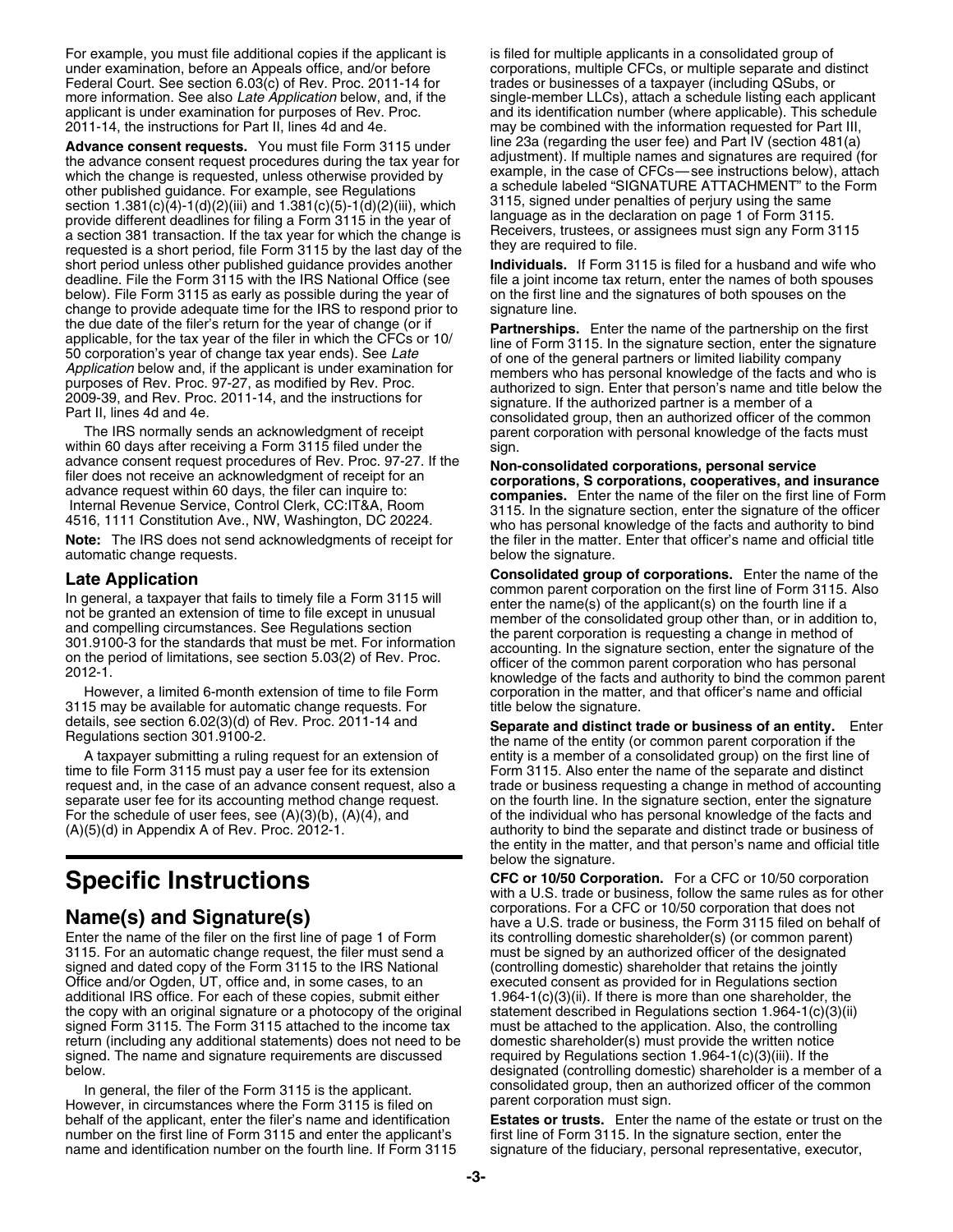administrator, etc., who has personal knowledge of the facts act(s), must be properly reflected on Form 2848. For further and legal authority to bind the estate or trust in the matter, and details for an authorized representative and a power of that person's official title below the signature.

**Exempt organizations.** Enter the name of the organization on A Form 2848 must be attached to Form 3115 in order for the the first line of Form 3115. In the signature section, enter the Service to discuss a Form 3115 with the first line of Form 3115. In the signature section, enter the<br>signature to discuss a Form 3115 with a taxpayer's<br>signature of a principal officer or other person who has personal<br>knowledge of the facts and authority to

**Preparer (other than filer/applicant).** If the individual A filer that wants to receive, or wants its authorized preparing the Form 3115 is not the filer or applicant, the representative to receive, correspondence regardi request, the preparer need not sign the original Form 3115 ruling) by fax must attach to the Form 3115 a statement<br>attached to the income tax return.<br>requesting this service. The attachment must also list the

• Individuals enter their social security number (SSN) (or individual taxpayer identification number (ITIN) for a resident or nonresident alien). If the Form 3115 is for a husband and wife **Type of Accounting Method Change** who file a joint return, enter the identification numbers of both.<br>
• All others, enter the employer identification number (

who life a joint return, enter the identification numbers of both.<br>• All others, enter the employer identification number (EIN). **Requested** 

group of corporations, enter the EIN of the common parent on of change being requested. the first line of Form 3115. Enter the EIN of the applicant on the • **Depreciation or amortization.** Check this box for a change fourth line if a member of the consolidated group other than, or in (a) depreciation or amortization (for example, the in addition to, the common parent is requesting the change in depreciation method or recovery period), in addition to, the common parent is requesting the change in depreciation method or recovery period), (b) the treatment of method of accounting. Salvage proceeds or costs of removal, (c) the method of

• If the common parent is filing the Form 3115 on behalf of • If the common parent is filing the Form 3115 on behalf of accounting for retirements of depreciable property, or (d) the multiple applicants in a consolidated group of corporations,<br>multiple CFCs or 10/50 corporations, o

### **Principal Business Activity Code** etc.)).

If the filer is a business, enter the six-digit principal business **• Other.** For advance consent requests, check this box if activity (PBA) code of the filer. The principal business activity of neither of the above boxes activity (PBA) code of the filer. The principal business activity of the filer is the activity generating the largest percentage of its total receipts. See the instructions for the filer's income tax the most specific applicable Code section(s) for the requested return for the filer's PBA code and definition of total receipts. Change (for example, change w

**Note.** An applicant requesting to change its accounting<br>method under designated automatic accounting method change<br>numbers 33 and/or 51 in the List of Automatic Accounting<br>method Changes must also attach to Form 3115 the Rev. Proc. 2002-28, 2002-1 C.B. 815, for further guidance. *You must follow the instructions below to correctly*

### **Address**

Include the suite, room, or other unit number after the street<br>address. If the Post Office does not deliver mail to the street<br>address and the filer has a P.O. box, show the box number<br>instead of the street address.

### **Contact Person** *Parts II, III, and IV.*

Form 3115, or the filer's authorized representative. If this *applicable, for the requested change in method of accoun*<br>person is someone other than an individual authorized to sign **If more room is needed to respond to an** person is someone other than an individual authorized to sign • *If more room is needed to respond to any line, attach a* Form 3115, you must attach Form 2848, Power of Attorney and *schedule providing the application of Representative.* Declaration of Representative.

### **Form 2848, Power of Attorney and Declaration** *name and identification number. Also, indicate that the* **of Representative** *information is an attachment to Form 3115.*

Authorization to represent the filer before the IRS, to receive a **•** *Report amounts in U.S. dollars, and if applicable, in the*<br>copy of the requested letter ruling, or to perform any other *functional currency with a sta* copy of the requested letter ruling, or to perform any other

attorney, see sections 9.03(8) and (9) of Rev. Proc. 2012-1.

### title below the signature. **Option to Receive Correspondence by Fax**

preparing the Form 3115 is not the filer or applicant, the representative to receive, correspondence regarding its Form<br>preparer also must sign. However, for an automatic change 3115 (for example, additional information le 3115 (for example, additional information letters or the letter requesting this service. The attachment must also list the authorized name(s) and fax number(s) of the person(s) who are to receive the fax. The listed person(s) must be either **Identification Number**<br>
Enter the filer's taxpayer identification number on the first line of<br>
Form 3115 as follows.<br>
The filer that is included on Form 2848. For further details on<br>
Form 3115 as follows.<br>
The fax procedu

• If the filer is the common parent corporation of a consolidated Check the appropriate box described below indicating the type

single-member LLCs), attach a schedule listing each applicant<br>and its identification number (if applicable).<br>• If the applicant is a foreign entity that is not otherwise<br>reruingly in the scounting, etc.), or in the financi required to have or obtain an EIN, enter "Not applicable" in the activities of a financial institution (for example, a lending<br>space provided for the identifying number.<br>institution, a requlated investment company, a real investment trust, a real estate mortgage investment conduit,

the space provided, enter a short description of the change and change (for example, change within section 263A costs;<br>deduction of warranty expenses, section 461; change to the



*complete Form 3115.* 

 *Applicants requesting a change in method of accounting using the advance consent request procedures must complete*

The contact person must be an individual authorized to sign **• All applicants must complete Schedules A, B, C, D, and E, as**<br>Form 3115 or the filer's authorized representative If this **applicable, for the requested change** 

• *Attachments submitted with Form 3115 must show the filer's*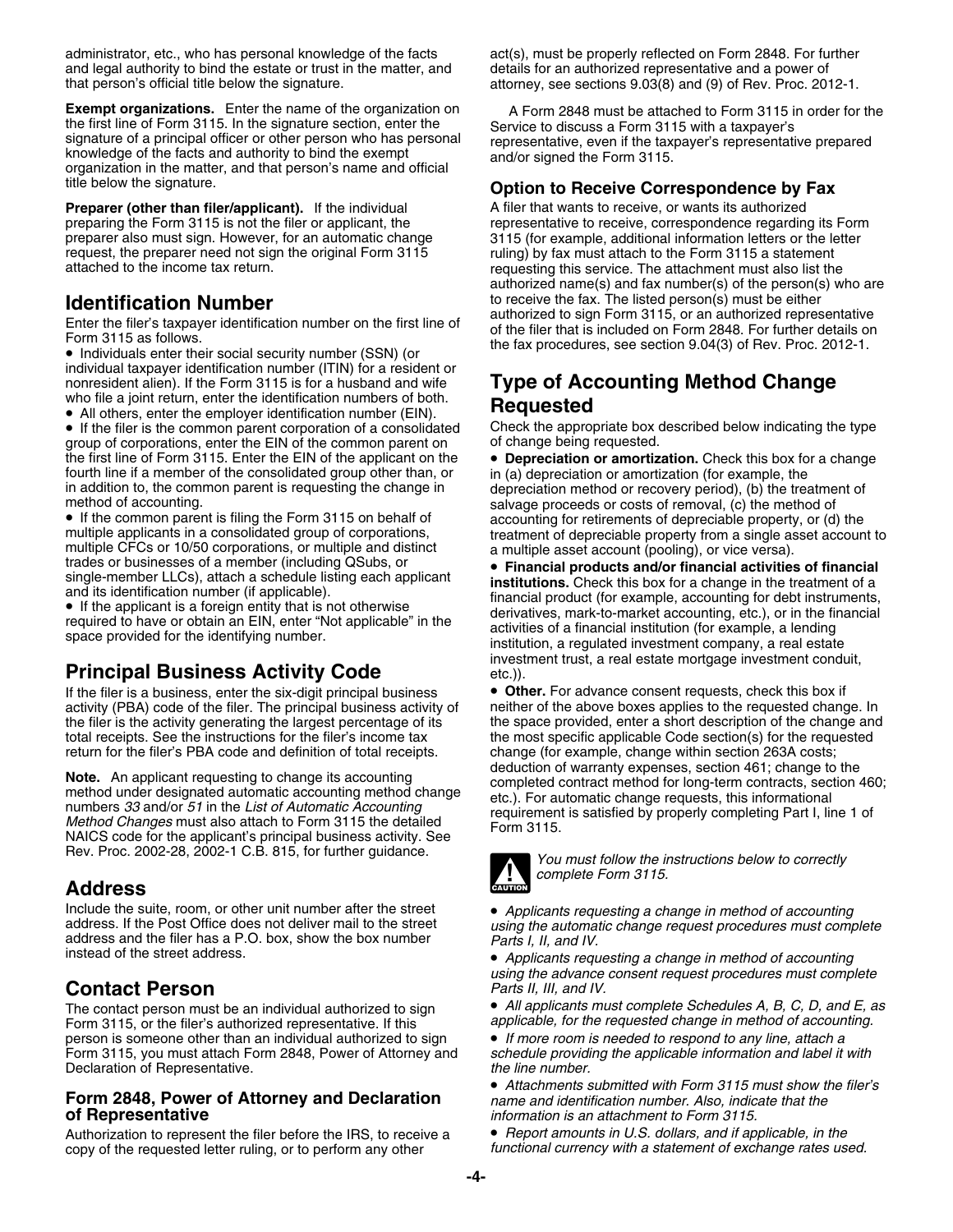## **Part I—Information For Automatic Interest and Constrainer** in  $\mathbf{S}$  and  $\mathbf{S}$  are not apply to the requested change.

An applicant is not eligible to use the automatic change request<br>procedures of Rev. Proc. 2011-14 (either in the Appendix or<br>included by reference in other published guidance) if any of the<br>following six scope limitations of Rev. Proc. 2011-14 or other published guidance states that the particular scope limitation does not apply to the applicant's the particular scope limitation does not apply to the applicant's **Part II—Information For All Requests**

issue under consideration in an examination with respect to a

4. The applicant engages in a transaction to which section 381(a) applies within the proposed tax year of change. For more information, including exceptions to this limitation, see section 4.02(4) of Rev. Proc. 2011-14.

6. The applicant made or applied to make a change in before a Federal court. If the method of accounting the<br>thod of accounting for the same item (or for its overall applicant is requesting to change is an issue either und method of accounting for the same item (or for its overall applicant is requesting to change is an issue either under<br>method) within the last 5 tax vears, including the year of consideration, placed in suspense, or pending change. For more information, see section  $4.02(6)$  and  $4.02(7)$ of Rev. Proc. 2011-14. **is requesting to change is an issue under consideration by an** is requesting to change is an issue under consideration by an

**Line 1.** Enter the designated automatic accounting method year(s).<br>change number on line 1(a). These numbers may be found in



**CAUTION** *instructions or other applicable published guidance.*

Line 2. Review the applicable accounting method change details, see section 3.08 of Rev. Proc. 97-27, as modified by section in the Appendix of Rev. Proc. 2011-14 (rather than Rev. Rev. Proc. 2009-39, and Rev. Proc. 2011-14, or section 3.09 of<br>Proc. 2008–52 as indicated on line 2 of Form 3115), or the Rev. Proc. 2011-14, as applicable. T procedures in other published guidance, if applicable, to determine whether the scope limitations of section 4.02 of Rev. agent has given the applicant (or filer) written notification that determine whether that proc. 2011-14, apply to the specific change in accounting with the i method requested. In general, the scope limitations of section requirement in section 6.01(2)(b) or 6.01(3)(b) of Rev. Proc.<br>4.02 of Rev. Proc. 2011-14 apply to the requested change 97-27, as modified by Rev. Proc. 2009-39 unless the Appendix of Rev. Proc. 2011-14 or other applicable

published guidance specifically states that one or more scope

**Change Request If any of the scope limitations apply to the requested change** in method of accounting and apply to the applicant, automatic **Automatic Change Request Scope Limitations** consent is not available to the applicant for the requested<br>An applicant is not eligible to use the automatic change request accounting method change. However, the applicant may

requested change. The scope limitations (unless waived) apply<br>
Mathem the copy of Form 3115 would be filed with the IRS<br>
Mational Office or Ogden, UT.<br>
1. The applicant is under examination, except as provided in<br>
the appl

see section 4.02(2) of Rev. Proc. 2011-14.<br>3. The applicant is an entity treated as a partnership or S **Note:** For lines 4a, 4b, 4c, 5a, 5c, and 6, the reference to<br>corporation and the accounting method to be changed is an corporation and the accounting method to be changed is an "applicant" includes the applicant and any present or former<br>issue under consideration in an examination with respect to a consolidated group in which the applicant partner, member, or shareholder of the applicant. For more the applicable tax year(s). A reference to "applicable tax years" information, see section 4.02(3) of Rev. Proc. 2011-14. includes any tax years for which the applicant's present or former consolidated group is under examination, before an Appeals office, and/or before a federal court if the applicant was a member of the group in those tax years. For each of the applicable lines (4a, 4b, 4c, 5a, 5c, and/or 6), attach to Form 5. The applicant is in the final tax year of its trade or 3115 a list of the beginning and ending dates of the tax year(s) business as described in sections 4.02(5) and 5.04(3)(c) of that the applicant (including its present and former consolidated<br>Rev. Proc. 2011-14. group) is under examination, before an Appeals office, and/or before a Federal court. If the method of accounting the method) within the last 5 tax years, including the year of consideration, placed in suspense, or pending for any tax year<br>change. For more information, see section 4,02(6) and 4,02(7) under examination, or if the method of Appeals office or by a Federal court, indicate the applicable tax

change number on line 1(a). These numbers may be found in<br>the List of Automatic Accounting Method Changes, or in<br>subsequently published guidance. Also see the Appendix of<br>Rev. Proc. 2011-14. In general, enter a number for *Do not enter an Internal Revenue Code section on line* sections 3.08 and 4.02(1) of Rev. Proc. 2011-14, as applicable.

*1(a). Enter the applicable change number listed in the* **Line 4b.** The applicant's method of accounting is an issue under consideration if the examining agent has given the applicant (or filer) written notification specifically citing the If the accounting method change is not included in the *List of*<br>Automatic Accounting Method Changes or assigned a number<br>in the published guidance providing the automatic accounting<br>method change, check the box for line Rev. Proc. 2011-14, as applicable. The applicant's method of accounting is an issue placed in suspense if the examining the issue is placed in suspense. Answering Line 4b satisfies the 97-27, as modified by Rev. Proc. 2009-39, if applicable, to attach a separate statement.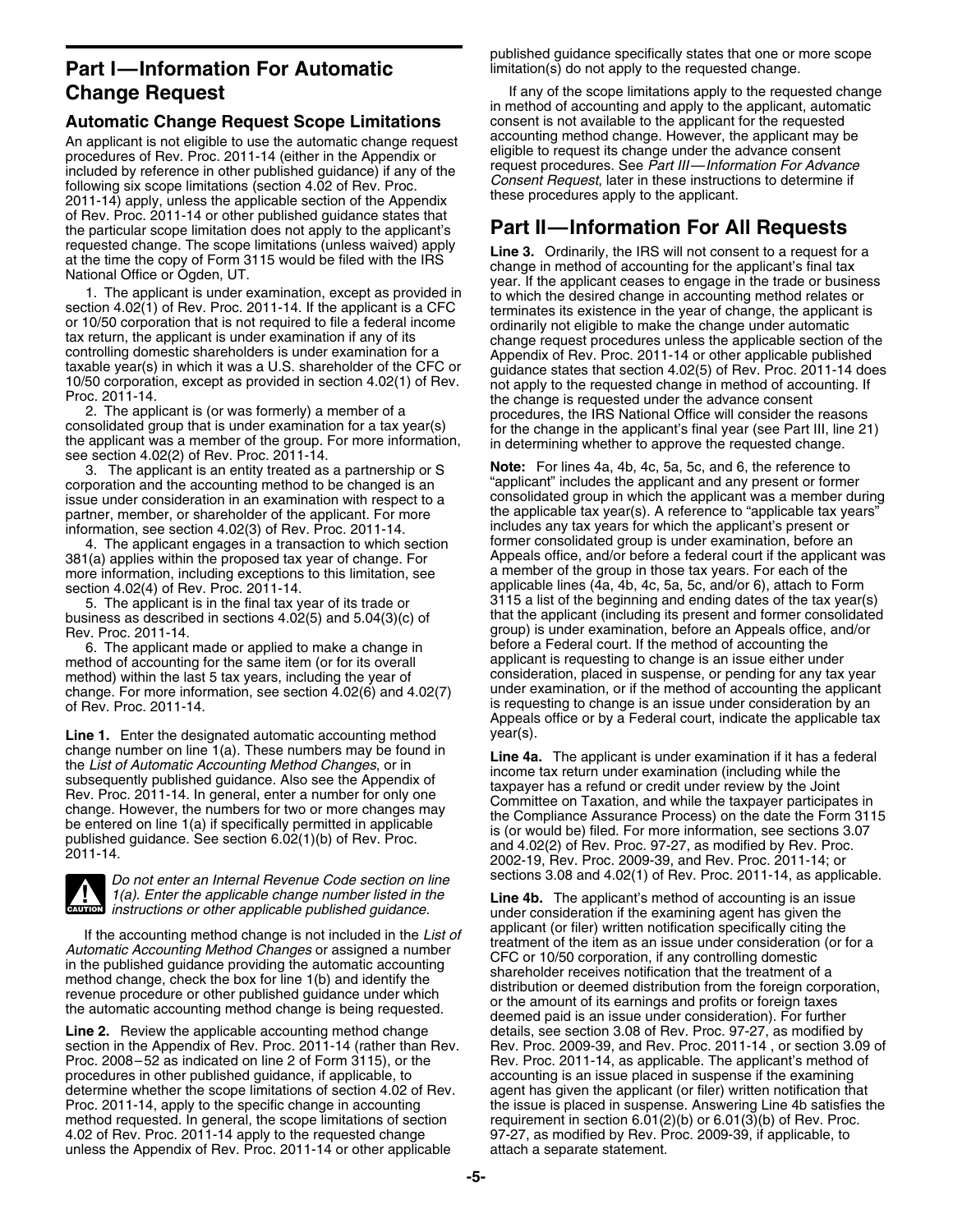**Line 4c.** The applicant's method of accounting is an issue 2002-19, Rev. Proc. 2009-39, and Rev. Proc. 2011-14 or pending if the IRS has given the applicant (or filer, or in the sections 6.04 and 6.05 of Rev. Proc. 2011-14, as applicable.<br>case of a CFC or 10/50 corporation, any controlling domestic **in the 6.** The information requeste Case of a CFC or 10/50 corporation, any controlling domestic<br>
shareholders of a CFC or 10/50 corporation) written notification<br>
indicating that an addissiment is being made or will be proposed<br>
with respect to the applica year(s) under examination. See section 6.03(6) of Rev. Proc. **Line 7.** If yes is answered to the question on line 7, attach and the pustion on line 7, attach and the pustion on the 1, attach and the pustion on the section 2011-14. Attach a copy of this written notification to Form 3115. explanation. The applicant may not be eligible to make the<br>For further details, see section 6.01(5) of Rey, Proc. 97-27, as change (for example, if the issu For further details, see section 6.01(5) of Rev. Proc. 97-27, as change (for example, if the issue is under consideration for a<br>modified by Rev. Proc. 2002-19, and Rev. Proc. 2009-39, or tax year under examination). If eli modified by Rev. Proc. 2002-19, and Rev. Proc. 2009-39, or

**Line 4d.** A filer may request to change a method of accounting<br>for an applicant that is under examination if the director<br>consents to the filing of Form 3115. (See section 1.01(3) of<br>Rev. Proc. 2012-1 for the definition o ordinarily be included as an item of adjustment in the year(s) for **Line 8.** A taxpayer does not receive audit protection under which the applicant is under examination. Submit a request for the consent of the director to the examining agent. If the director consents to the filing of Form 3115, attach the consent to the Form 3115 filed with the IRS National Office or the 4.02(7)(b), 6.03(5), 6.03(6), 6.04, 6.05, or 7.02 of Rev. Proc. Ogden, UT office. Also, submit the director copy of Form 3115 2011-14. If filing under the automatic change request to the examining agent no later than the date the Form 3115 is procedures, also review the applicable acco filed with the IRS National Office or the Ogden, UT office. When change section in the Appendix of Rev. Proc. 2011-14, or the filing under the automatic change request procedures, attach to procedures in other IRS publishe filing under the automatic change request procedures, attach to procedures in other IRS published guidance, if applicable,<br>the original Form 3115 (which is attached to the filer's income determine if the applicable section the original Form 3115 (which is attached to the filer's income determine if the applicable section of the Appendix of Rev.<br>tax return) a written statement certifying that (a) the written Proc. 2011-14 or other available I tax return) a written statement certifying that (a) the written Proc. 2011-14 or other available IRS published guidance states consent was obtained from the director and (b) the applicant will that the applicant does not r consent was obtained from the director and (b) the applicant will retain a copy of the consent for inspection by the IRS. For requested change. If "Yes" is answered to the question on line further details, see section 6.01(4) of Rev. Proc. 97-27, as 8, attach an explanation, including the applicable provision of

**Line 4e.** The following exceptions apply to the under

Rev. Proc. 97-27 or Rev. Proc. 2011-14 for an applicant under 4.02(6) and 4.02(7) of Rev. Proc. 2011-14, as applicable.<br>Eine 10 For further datails see section 9.03(6) of Re Examination during the first 90 days of any tax year if the to Line 10. For further details, see section 9.03(6)(b) of Rev.<br>applicant has been under examination for at least 12<br>consecutive months as of the first day of th 90-day window period does not apply if the method the **Line 12.** A special method of accounting for an item is a applicant is requesting to change is an issue under applicant is requesting to change is an issue under method of accounting, other than the cash method or an<br>consideration or placed in suspense by the examining agent accrual method, expressly permitted by the Code, regulat consideration or placed in suspense by the examining agent.<br>For further details, including special rules for CFCs and 10/50 corporations, see section 6.01(2) of Rev. Proc. 97-27, as sections 451 and 461 (and the regulations thereunder) that is modified by Rev. Proc. 2009-39, or section 6.03(2) of Rev. applicable to the taxpayer's overall method modified by Rev. Proc. 2009-39, or section 6.03(2) of Rev.

Rev. Proc. 97-27 or Rev. Proc. 2011-14 for an applicant under method of accounting. See section 14.01(3)(e) of the Appendix<br>examination during the 120-day period following the date an of Rev. Proc. 2011-14 for additional e examination during the 120-day period following the date an of Rev. Proc. 2011-14 for additional examination ends required to special examination ends required to special example of the special examples of whether a subseq examination ends regardless of whether a subsequent examination has commenced. For the definition of when an<br>examination ends, see section 3.07 of Rev. Proc. 201-1-14, or<br>modified by Rev. Proc. 2009-39 and Rev. Proc. 2011-14, or<br>modified by Rev. Proc. 2009-39 and Rev. Proc.

guidance, an applicant that is requesting to change a method of separate and distinct trade or business, see Regulations<br>accounting that is an issue under consideration by an Appeals section 1.446-1(d). For each trade or b accounting that is an issue under consideration by an Appeals office and/or a Federal court does not receive audit protection specific Principal Business Activity code listed in the for the requested change. For further details, see sections 6.02 instructions for the applicant's federal tax return (or the filer's and 6.03 of Rev. Proc. 97-27, as modified by Rev. Proc.  $\frac{1}{2}$  federal tax return, if and 6.03 of Rev. Proc. 97-27, as modified by Rev. Proc.

section 6.03(6) of Rev. Proc. 2011-14, as applicable. applicant may not receive audit protection with the change (for<br>I in a dd. A filer may request to change a method of accounting example, if the issue is under considera

or 9.02 of Rev. Proc. 97-27, as modified by Rev. Proc. 2002-19, Rev. Proc. 2009-39, Rev. Proc. 2011-14 or in sections procedures, also review the applicable accounting method modified by Rev. Proc. 2009-39, or section 6.03(4) of Rev. <br>Proc. 2009-39 and Rev. Proc. 2011-14, or Rev. Proc. 2011-14, or Rev. Proc. 2011-14, as applicable. Proc. 2009-39 and Rev. Proc. 2011-14, or Rev. Proc. 2011-14, that prevents audit protection.

examination scope limitations:<br>**● 90-day window period.** A Form 3115 may be filed under 2012-1, and either section 8.05 of Rev. Proc. 97-27 or sections • **90-day window period.** A Form 3115 may be filed under 2012-1, and either section 8.05 of Rev. Proc. 97-27 or sections

or guidance published in the IRB that deviates from the rules of Proc. 2011-14, as applicable.<br>
• 120-day window period. A Form 3115 may be filed under<br>
• 120-day window period. A Form 3115 may be filed under<br>
installment method of accounting under section 453 is a special • 120-day window period. A Form 3115 may be filed under installment method of accounting under section 453 is a special

Line 5c. Except as otherwise provided in IRS published the Principal Business Activity code. For guidance on what is a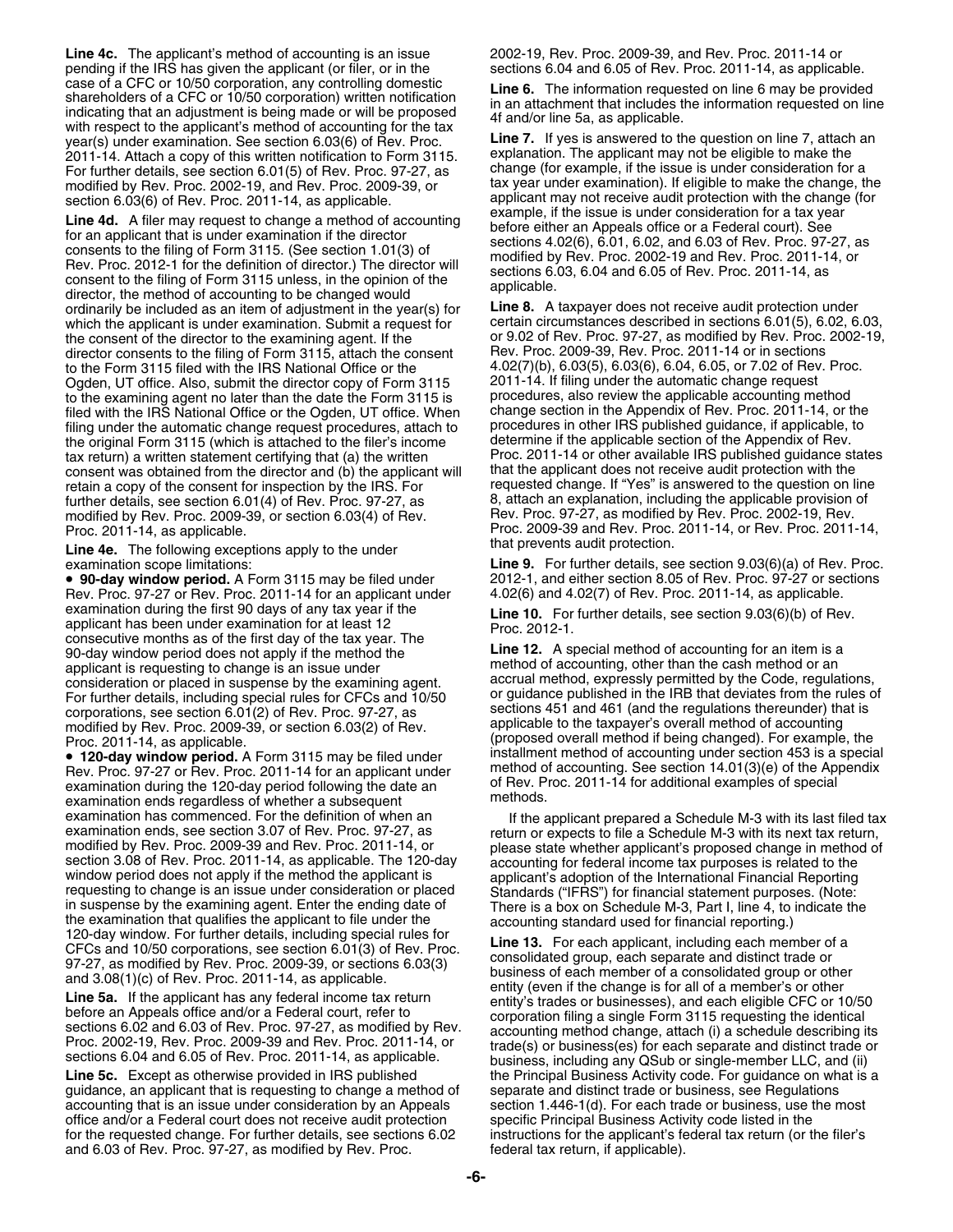Line 14. Insurance companies must also state whether the • The filer is permitted to file a single Form 3115 for multiple proposed method of accounting will be used for annual applicants. See *Who Must File*, earlier. The filer must pay a<br>separate user fee for each applicant. For each Form 3115

## **Consent Request**<br>A there are **Consent Request Consent Limitations** additional applicant. The filer is the common parent of a

An applicant may not use the advance consent request 3115 on behalf of itself and 3 other members of the<br>procedures if any of the following four scope limitations apply at consolidated group. The parent is engaged in one t procedures if any of the following four scope limitations apply at consolidated group. The parent is engaged in one trade or<br>the time the Form 3115 would be filed with the IRS National business. The 3 other included member Office. See Rev. Proc. 97-27, as modified by Rev. Proc. engaged in one trade or business each. All the trades or<br>2002-19, Rev. Proc. 2009-39, and Rev. Proc. 2011-14. businesses are requesting an identical change in method

according to a published automatic change procedure, such as must submit the regular user fee in section (A)(3)(b) (or the<br>Rev. Proc. 2011-14, For more information, see section 4.02(1) reduced fee in section (A)(4), if app Rev. Proc. 2011-14. For more information, see section 4.02(1) of Rev. Proc. 97-27.

section 4.02(2) of Rev. Proc. 97-27, as modified by Rev. Proc. A of Rev. Proc. 2012-1 for each of the other 3 appli<br>2002-19, Rev. Proc. 2009-39, and Rev. Proc. 2011-14. <br>is, the 3 other members of the consolidated group). 2002-19, Rev. Proc. 2009-39, and Rev. Proc. 2011-14.

3. The applicant is (or was formerly) a member of a *Example 2.* The filer is the common parent of a Appeals office, or before a Federal court for the tax year(s) the 3115 on behalf of itself and 3 other members of the applicant was a member of the group. For more information, consolidated group. The parent is engaged in one trade or see section 4.02(5) of Rev. Proc. 97-27, as modified by Rev. business. Each of the 3 other included membe

4. In the case of a partnership or S corporation, the businesses are requesting an identical change in method of accounting method the applicant is requesting to change is an accounting. There are 7 applicants for the Form issue under consideration in an examination, or by an Appeals must submit the regular user fee in section (A)(3)(b) (or the office, or before a Federal court with respect to a partner, reduced fee in section (A)(4), if app member, or shareholder of the applicant. For more information, Rev. Proc. 2012-1 for the first applicant (that is, the parent's see section 4.02(6) of Rev. Proc. 97-27, as modified by Rev. trade or business) and the lesser

Line 20. Attach true copies of all contracts, agreements, and Appendix A of Rev. Proc. 2012-1 for each of the 3 other<br>
other documents directly related to the proposed change in applicants (that is, the other 3 trades or b other documents directly related to the proposed change in applicants (that is, the other 3 trades or businesses of the method of accounting. See section 9.03(3) of Rev. Proc. CFC). **Note**. Because the filer is not changin method of accounting. See section 9.03(3) of Rev. Proc. 2012-1. method, it does not pay a fee on the account of itself.

attachment, see section 7.01(1)(d) and 9.03(1) of Rev. Proc. see Rev. Proc. 2012-8, 2012-1 I.R.B. 235 (or its successor).

Line 23. Taxpayers filing under the advance consent request<br>procedures must pay a user fee for each Form 3115 and for under Rev. Proc. 97-27 that is filed with the IRS National Office. procedures must pay a user fee for each Form 3115 and for each applicant, if applicable. See section 15 and Appendix A of Rev. Proc. 2012-1. **Part IV—Section 481(a) Adjustment**

fee for a Form 3115 is the regular user fee provided in section section 481(a) adjustment.<br>(A)(3)(b) of Appendix A of Rev. Proc. 2012-1, unless one (or force and the accounting method change is an automatic accounting  $(A)(3)(b)$  of Appendix A of Rev. Proc. 2012-1, unless one (or both) of the following exceptions apply:

• The filer qualifies for a reduced user fee provided in section section 29.01 of the Appendix to Rev. Proc. 2011-14), the (A)(4) of Appendix A of Rev. Proc. 2012-1 because the filer has adjustments required under Regulations section 1.985-5 must gross income less than the specified amount. For the definition be made on the last day of the taxable year ending before the of gross income, see sections (B)(2), (3), and (4) in Appendix A year of change. Any gain or loss that is not required to be

separate user fee for each applicant. For each Form 3115 **Line 16.** For details on requesting and scheduling a<br>conference, see sections  $9.04(4)$  and  $10$  of Rev. Proc. 2012-1. pays the regular user fee in section  $(A)(3)(b)$  (or the reduced<br>user fee in section  $(A)(4)$ , if applicab **Part III—Information For Advance**<br> **Consent Request Consent Request**<br> **Consent Request**<br> **Consent Request**<br> **Consent Request**<br> **Proc. 2012-1 for Appendix A of Rev. Proc. 2012-1 for each**<br> **Additional applicant.** 

**Advance Consent Request Scope Limitations**<br>An applicant may not use the advance consent request<br>3115 on behalf of itself and 3 other members of the business. The 3 other included member corporations are businesses are requesting an identical change in method of 1. The change in accounting method is required to be made accounting. There are 4 applicants for the Form 3115. The filer<br>cording to a published automatic change procedure, such as must submit the regular user fee in secti Rev. Proc. 2012-1 for the first applicant (that is, the common parent) and the lesser user fee in section  $(A)(5)(b)$  of Appendix 2. The applicant is under examination, except as provided in parent) and the lesser user fee in section (A)(5)(b) of Appendix<br>tion 4.02(2) of Rev. Proc. 97-27, as modified by Rev. Proc. A of Rev. Proc. 2012-1 for each of t

consolidated group of corporations. The parent is filing a Form business. Each of the 3 other included member corporations Proc. 2009-39. are engaged in two trades or businesses. All of the trades or accounting. There are 7 applicants for the Form 3115. The filer reduced fee in section  $(A)(4)$ , if applicable) of Appendix A of trade or business) and the lesser user fee in section  $(A)(5)(b)$  of Proc. 2009-39.<br>Appendix A of Rev. Proc. 2012-1 for each of the 6 applicants<br>Appendix A of Rev. Proc. 2012-1 for each of the 6 applicants<br>Appendix A of Rev. Proc. 2012-1 for each of the 6 applicants

Line 18. If the requested change is covered by an automatic<br>change request procedure, and that procedure applicant is of consolidated group members).<br>
applicant for the requested year of change, the applicant is not<br>
eligi

Line 21. For further details on what is to be included in the For information on user fees for tax-exempt organizations,

The user fee (check or money order payable to the Internal Revenue Service) must be attached to any Form 3115 filed

**Note:** Taxpayers filing under an automatic change request **Line 24.** Ordinarily, an adjustment under section 481(a) is procedure do not pay a user fee. The applicable user fee must accompany each Form 3115 certain changes in method of accounting, the taxpayer must make the change on a cut-off basis. In those cases, there is no<br>field with the National Office under Rev. Proc. 97-27. The user<br>fee for a Form 3115 is the requilar user fee provided in section<br>section 481(a) adjustment.

> method change in functional currency under section 985 (see recognized under Regulations section 1.985-5 is not subject to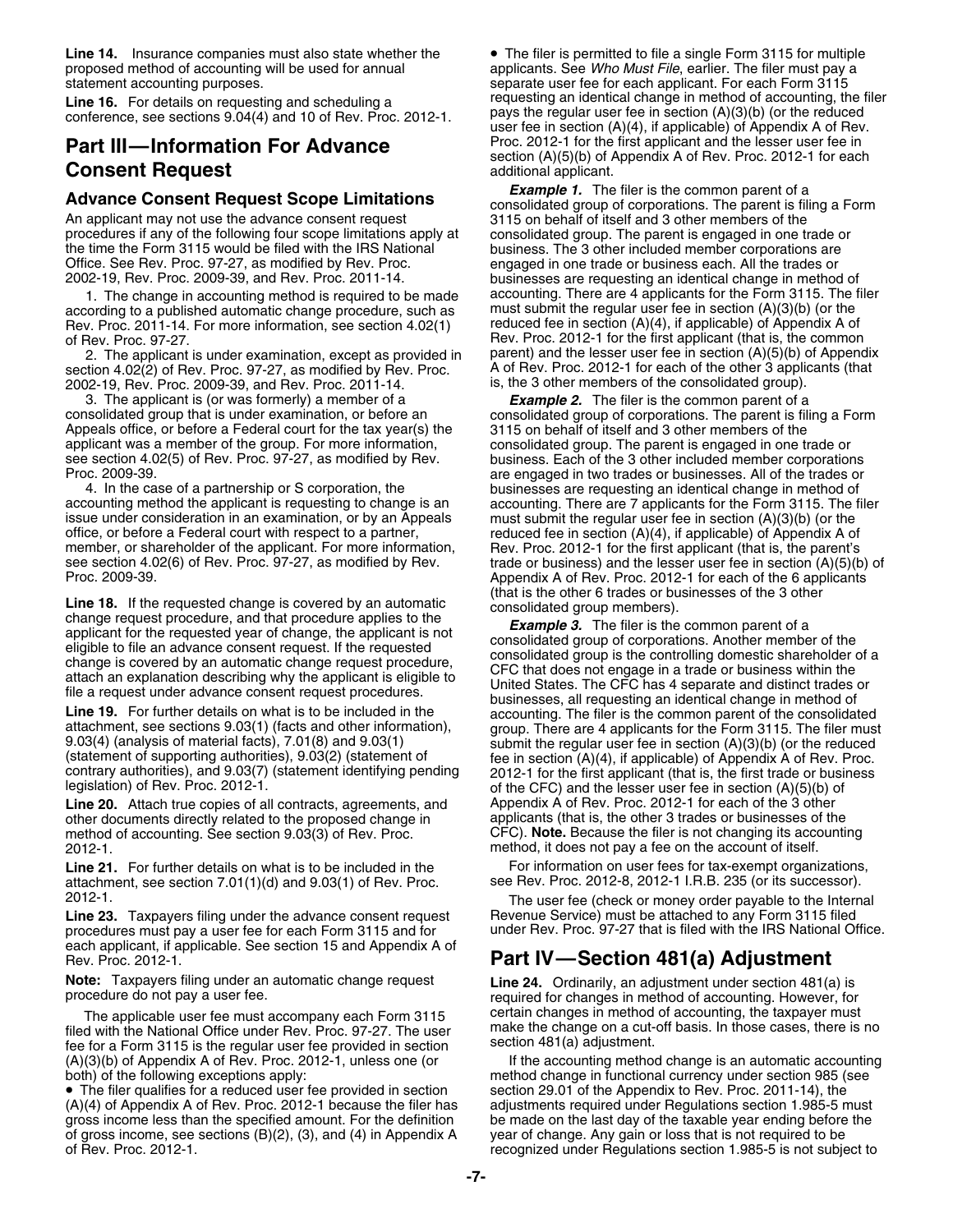should include the amount of the adjustment required pursuant to Regulations section 1.985-5, a summary of the computation of such adjustment, and an explanation of any other **Part I—Change in Overall Method**

Line 25. In computing the net section 481(a) adjustment, a under designated automatic accounting method change<br>taxpayer must take into account all relevant accounts. For some numbers 32, 33, 34, 122, 123, 126, 127, and 128 the section 481(a) adjustment is a net section 481(a) adjustment. See example 2, below, and the example in **Lines 1a through 1g.** Enter the amounts requested on lines Schedule A, Part 1, line 1h, later. 1a through 1g, even though the calculation of some amounts

Attach a schedule showing the (net) section  $481(a)$ adjustment for each change in method of accounting for each<br>applicant included in the Form 3115. Include a summary of how<br>applicant included in the Form 3115. Include a summary of how<br>explanation of the methodology used t

**Example 1.** Under its present method, XYZ Corporation is<br>deducting certain costs that are required to be capitalized into<br>inventory under section 263A. XYZ Corporation is proposing to<br>change its method of accounting to pr

| proposed method $\ldots \ldots \ldots \ldots \ldots \ldots \ldots$ | \$120,000 |
|--------------------------------------------------------------------|-----------|
| Beginning inventory for year of change under                       |           |
|                                                                    | 100.000   |
| Section 481(a) adjustment (positive) $\ldots \ldots \ldots$        | \$20.000  |

**Example 2.** WXY Corporation, a calendar year taxpayer, is<br>a producer and capitalizes costs that are required to be<br>capitalized into inventory under section 263A. Each February, capitalized into inventory under section 263A. Each February,<br>WXY Corporation pays a salary bonus to each employee who<br>remains in its employment as of January 31 for the employee's<br>services provided in the prior calendar y incurred in the tax year the employee provides the related services. For 2011, WXY Corporation proposes to change its. method of accounting to treat salary bonuses as incurred in the tax year in which all events have occurred that establish the fact tax year in which all events have occurred that establish the tact and a proporation changes to an overall accrual method, a of the liability to pay the salary bonuses and the amount of the liability can be determined with adjustment for the change in method of accounting for salary bonuses is demonstrated as follows:

| Salary bonuses treated as incurred under the                                                              |  |                     | Uncollectible amount $\ldots \ldots \ldots \ldots \ldots \ldots$ 50,000 |        |           |
|-----------------------------------------------------------------------------------------------------------|--|---------------------|-------------------------------------------------------------------------|--------|-----------|
| present method, but not incurred under the<br>proposed method $\ldots \ldots \ldots \ldots \ldots \ldots$ |  | \$40,000            | Net income accrued but not received                                     |        | \$200.000 |
| Beginning inventory as of Jan. 1, 2011, with<br>capitalized salary bonuses computed under the             |  |                     | Less:                                                                   |        |           |
| present method $\ldots \ldots \ldots \ldots \ldots \ldots$ \$100,000                                      |  |                     |                                                                         | 75.000 |           |
| Beginning inventory as of Jan. 1, 2011, with                                                              |  |                     |                                                                         |        |           |
| capitalized salary bonuses, computed under the                                                            |  |                     | Total expenses accrued but not paid                                     |        | 80,000    |
| Decrease in beginning inventory as of Jan. 1, 2011<br>Net section 481(a) adjustment (positive)            |  | (8,000)<br>\$32,000 | Section 481(a) adjustment                                               |        | \$120,000 |

Line 26. See section 7.03(1) of Rev. Proc. 97-27, as modified exception (section 461(h)(3)), the section 481(a) adjustment by Rev. Proc. 2002-19, or section 5.04(3)(a) of Rev. Proc. by Rev. Proc. 2002-19, or section 5.04(3)(a) of Rev. Proc. must include the amount of the additional deduction that results  $2011-14$ , as applicable.

## section 481. Attach a schedule showing the adjustment **Schedule A—Change in Overall Method**<br>
required under Regulations section 1.985-5. The schedule<br>
should include the amount of the adjustment required pursuant **of Accou**

All applicants filing to change their overall method of accounting must complete Schedule A, Part I, including applicants filing

may not have been required in determining taxable income due to the applicant's present method of accounting.

state the (het) section 481(a) adjustment in that functional<br>currency. This schedule may be combined with the information<br>requested on the fourth line on page 1 (list of applicants and<br>their identification numbers) and on

costs. The computation of the section 481(a) adjustment with<br>respect to the change in method of accounting is demonstrated<br>as follows:<br>adjustment on page 3, Part IV, line 25.<br>as follows:

Beginning inventory for year of change under The following example illustrates how an applicant calculates the section  $481(a)$  adjustment when changing to an accrual method, a nonaccrual-experience method, and the recurring item exception.

**Example.** ABC Corporation, a calendar year taxpayer using

|                                                                    | \$250,000 |
|--------------------------------------------------------------------|-----------|
| Jncollectible amounts based on<br>the nonaccrual-experience method | 50.000    |
| Accrued amounts properly                                           |           |
| deductible (economic performance has occurred)                     | 75.000    |
| Expenses eligible for recurring item                               |           |
|                                                                    | 5.000     |

| ljustment for the change in method of accounting for salary<br>nuses is demonstrated as follows:                          |          | Accrued income                                                          | \$250,000 |           |
|---------------------------------------------------------------------------------------------------------------------------|----------|-------------------------------------------------------------------------|-----------|-----------|
|                                                                                                                           |          | Less:                                                                   |           |           |
| lary bonuses treated as incurred under the                                                                                |          | Uncollectible amount $\ldots \ldots \ldots \ldots \ldots \ldots$ 50,000 |           |           |
| present method, but not incurred under the<br>proposed method $\,\dots\, \dots\, \dots\, \dots\, \dots\, \dots\, \dots\,$ | \$40,000 | Net income accrued but not received                                     |           | \$200,000 |
| ginning inventory as of Jan. 1, 2011, with                                                                                |          | Less:                                                                   |           |           |
| capitalized salary bonuses computed under the                                                                             |          |                                                                         | 75.000    |           |
| ginning inventory as of Jan. 1, 2011, with                                                                                |          | Expenses deducted as recurring item                                     | 5,000     |           |
| pitalized salary bonuses, computed under the                                                                              |          | Total expenses accrued but not paid                                     |           | 80,000    |
| crease in beginning inventory as of Jan. 1, 2011                                                                          | (8,000)  | Section 481(a) adjustment                                               |           | \$120,000 |

**Line 2.** If an applicant is requesting to use the recurring item from using the recurring item exception.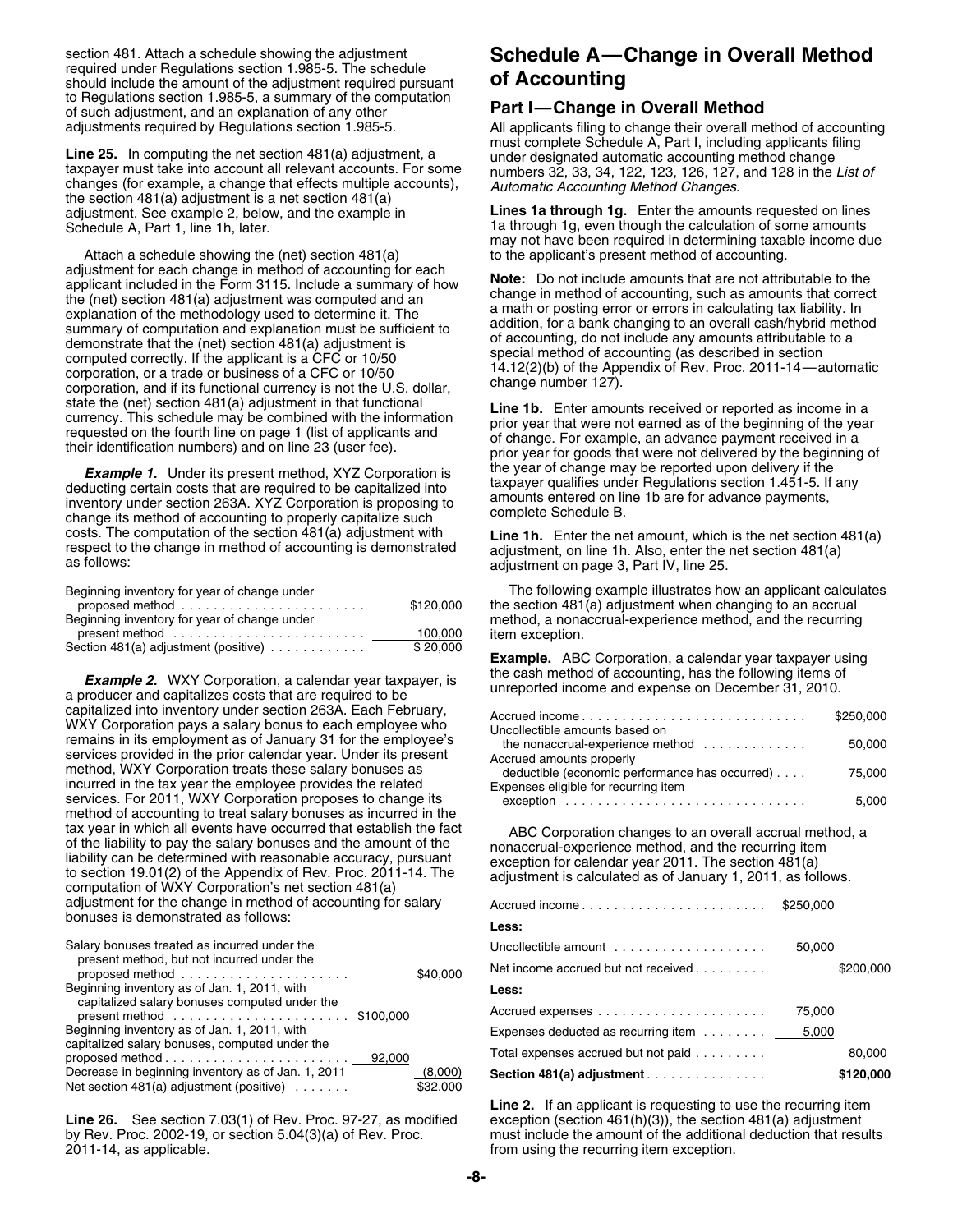corporations and partnerships with a C corporation as a partner **ILLUMENTIC**<br>may not use the cash method of accounting. Tax shelters, also, **Assets** may not use the cash method of accounting. Tax shelters, also, are precluded from using the cash method. For this purpose, a trust subject to tax on unrelated business income under section<br>511(b) is treated as a C corporation with respect to its unrelated<br>trade or business activities.<br>**Line 2a.** Under section 460(f), the term long-term contract

The limit on the use of the cash method under section 448 means any contract for the manufacture, building, installation, does not apply to:<br>or construction of property that is not completed in the tax yea

\$5 million or less. See section 448(b)(3) and (c) to determine if the applicant qualifies for this exception. exceptions under section 460(e) must be accounted for using

For farming corporations and partnerships with a C related regulations.<br>
corporation as a partner, see section 447 for limits on the use of Line 2b. To qualify corporation as a partner, see section 447 for limits on the use of **Line 2b.** To qualify for the contract exceptions under section the cash method. 460(e), the contract must be:

Use of the cash method is also limited under Regulations **1.** A home construction contract as defined in section<br>tions 1 471-1 and 1,446-1(c)(2)(i) if the annlicant purchases. 460(e)(6)(A), or

## **Schedule B—Change to the Deferral** contract was entered into did not exceed \$10 million.

2011-18, 2011-5 I.R.B. 443 allows applicants using an accrual method, in certain circumstances, to defer the inclusion in metriod, in certain circumstances, to defer the inclusion in<br>income of advance payments to the next tax year. Applicants<br>requesting to change to the Deferral Method for allocable<br>payments described in section 5.02(4)(a) of payments described in section  $5.02(4)(a)$  of Rev. Proc. 2004-34 (other than allocable payments described in section 5.02(4)(c) submethod and is changing to another LIFO inventory method of Rev. Proc. 2004-34) or for payments for which a method or submethod, Schedule D, Part II is not applicable. Use<br>under section 5.02(3)(b)(i) or (iii) of Rev. Proc. 2004-34 applies. Schedule C, Changes Within the LIFO Inv under section  $5.02(3)(b)(i)$  or (iii) of Rev. Proc. 2004-34 applies,

Line 2. Regulations section 1.451-5 allows applicants using an Scriedule D, Part III, Metrico of Cost Allo<br>accrual method, in certain circumstances, to defer the inclusion see Regulations section 1.263A-7(b)(2). in income of advance payments for goods or items in **Line 5a.** If the applicant properly elected the LIFO inventory accordance with the applicant's financial reports. method but is unable to furnish a copy of Form(s) 970,

**Schedule C—Changes Within the LIFO**<br> **Inventory Method**<br>
Use this schedule to request a change from one LIFO inventory<br>
Use this schedule to request a change from one LIFO inventory<br>
Intervention of applicant) properly el

**Line 6.** Applicants changing to the IPIC method must use this **Part III—Method of Cost Allocation**<br>method for all LIFO inventories. This includes applicants **Applicants** requesting to change their method of requesting designated automatic accounting method change any property (produced or acquired for resale) subject to

# Part II—Change to the Cash Method For<br>Advance Consent Request<br>Long-Term Contracts Under Section 460,<br>Limits on cash method use. Except as provided below, C<br>Inventories, or Other Section 263A

or construction of property that is not completed in the tax year 1. Farming businesses as defined in section  $448(d)(1)$ . in which it is entered into. However, a manufacturing contract involves the  $\Omega$  Ouglified personal service corporations as defined in will not qualify as long-term u 2. Qualified personal service corporations as defined in<br>section  $448(d)(2)$ .<br>3. C corporations and partnerships with a C corporation as<br>a partner if the corporation or partnership has gross receipts of<br>\$5 million or less.

the percentage of completion method. See section 460 and the

sections 1.471-1 and 1.446-1(c)(2)(i) if the applicant purchases,<br>produces, or sells merchandise that is an income-producing<br>factor in its business. However, for exceptions to this limitation,<br>see section 14.03 in the App

**Method for Advance Payments**<br>
In general, advance payments must be included in gross<br>
income in the tax year of receipt for federal income tax<br>
income in the tax year of receipt for federal income tax<br>
purposes. However, Line 1. Rev. Proc. 2004-34, as modified by Rev. Proc. the subject matter of the long-term contract. See Regulations<br>2011-18, 2011-5 LB B, 443 allows applicants using an accrual section 1.460-5(c).

must file under the advance consent procedures of Rev. Proc.<br>
97-27. All other applicants generally must file under the<br>
automatic change procedures of Rev. Proc. 2011-14 (rather<br>
than Rev. Proc. 2008-52, as indicated on l

Application to Use a LIFO Inventory Method, attach the following statement to Form 3115:

Rev. Proc. 2008-52, as indicated on line 5c of Form 3115). **Part I—General LIFO Information**

Applicants requesting to change their method of accounting for numbers 61 or 62 in the *List of Automatic Accounting Method* section 263A or any long-term contracts as described in section 460 must complete this schedule.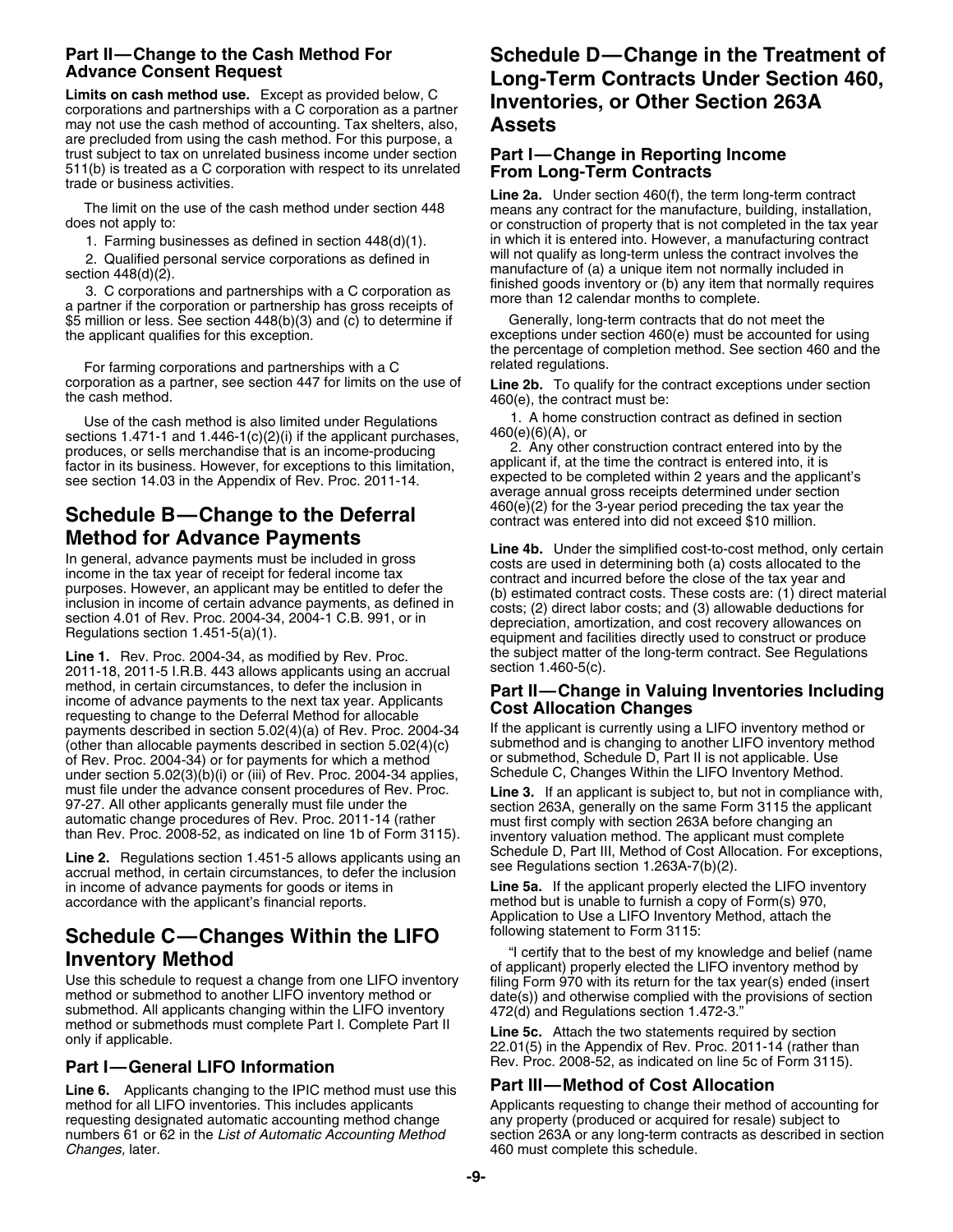or other published guidance). There are several methods available for allocating and capitalizing costs under section 263A, and for allocating and, where appropriate, capitalizing costs properly allocable to long-term contracts. A change to or from any of these methods **List of Automatic Accounting Method** is a change in accounting method that requires IRS consent. Using the applicable regulations and notice listed below, the **Changes**<br>applicant should verify which methods are presently being used Listed below are automatic accounting method changes applicant should verify which methods are presently being used Listed below are automatic accounting method change<br>and the proposed methods that will be used before completing providing for the filing of Form 3115. This li and the proposed methods that will be used before completing

- 
- 
- Burden rate method—Regulations sections 1.263A-1(f)(3)(i)
- •
- 

• Any other reasonable allocation method-Regulations

- Direct reallocation method-Regulations section
- 
- Step-allocation method—Regulations section
- 
- Simplified service cost method:

Using the labor-based allocation ratio—Regulations section concerning the change (not a toll-free call). 1.263A-1(h)(4).<br>Using the production cost allocation ratio—Regulations **be Designates an automatic ac** 

• Any other reasonable allocation method-Regulations • Any other reasonable allocation method—Regulations • Briefly describes the accounting method change and its section 1.263A-1(f)(4).

### **3. Capitalizing Additional Section 263A Costs** complete.

- Simplified production method:
	-

With historic absorption ratio election—Regulations section Information<br>1.263A-2(b)(4). Form 3115.  $1.263A-2(b)(4)$ .

• Simplified resale method:

Without historic absorption ratio election—Regulations section 1.263A-3(d)(3).

- With historic absorption ratio election—Regulations section 1.263A-3(d)(4).
- U.S. ratio method—Notice 88-104, 1988-2 C.B. 443. Proc. 2011-14.

## **Schedule E—Change in Depreciation or** Appendix of Hev. Proc. 2011-14.<br>3. **ISO 9000 costs (section 162)**—to treating the costs as

All applicants requesting to change their method of depreciation acquisition of an asset having a useful life substantially beyond or amortization must complete Schedule F of Form 3115. or amortization must complete Schedule E of Form 3115. the tax year. See section 3.02 in the Appendix of Apple Applicants changing their method of accounting for depreciation  $\frac{2011-14}{4}$ .<br>Or amortization under the automatic change request procedures 4. Restaurant smallwares costs (section 162)—to the or amortization under the automatic change request procedures 4. **Restaurant smallwares costs (section 162)—to** the should see the depreciation changes in the *List of Automatic Accounting Method Changes* below. **C.B.** 374 (that is, as materials and supplies that are not below.

3. To make or revoke an election under section 13261(g)(2) with section 166. See section 4.01 in the Appendix of Rev. or (3) of the Revenue Reconciliation Act of 1993 (relating to

salvage value to zero when the salvage value is expressly makes this change, or **to** involuntarily revoke this method. This treated as zero by the Code, the regulations, or other published change does not fall under the procedures of Rev. Proc. guidance); or 2011-14. Instead, see Regulations section 1.166-2(d)(3).

If the change is for noninventory property that is subject to 6. To change a useful life under section 167 (except for a section 263A, attach a detailed description of the types of change to or from a useful life, recovery period, or amortization<br>period that is specifically assigned by the Code, the regulations period that is specifically assigned by the Code, the regulations,

Schedule D, Part III. These methods are as follows:<br>Appendix of Rev. Proc. 2011-14, and automatic changes<br>Schedule D, Part III. These methods are as follows:<br>Appendix of Rev. Proc. 2011-14, and automatic changes **1. Allocating Direct and Indirect Costs** provided for in other guidance. These automatic changes may<br>• Specific identification method—Regulations sections be modified or supplemented with additional automatic changes • Specific identification method—Regulations sections be modified or supplemented with additional automatic changes 1.263A-1(f)(2) and 1.460-5. by subsequently published guidance.

Burden rate method—Regulations sections 1.263A-1(f)(3)(i) The list provides a brief description of the automatic changes and 1.460-5.<br>and 1.460-5. in method of accounting made using Form 3115. A<br>Standard cost method—Regula Standard cost method—Regulations sections filer/applicant may not rely on the list or the descriptions of 1.263A-1(f)(3)(ii) and 1.460-5. Any other reasonable allocation method—Regulations an accounting method change. A filer/applicant that is within the sections 1.263A-1(f)(4) and 1.460-5. scope of, and complies with, all the applicable provisions of the published guidance that authorizes each listed change may rely **2. Allocating Mixed Service Costs** on the applicable published guidance as authority for its ■ Direct reallocation method—Regulations section and automatic accounting method change. If any information in the 1.263A-1(g)(4)(iii)(A). list conflicts with published guidance, the published guidance<br>■ Step-allocation m 1.263A-1(g)(4)(iii)(B). The 1.263A-1(g)(4)(iiii)(B). Appendix of Rev. Proc. 2011-14, as modified, contains a contact person you may call if you need additional information

Using the production cost allocation ratio—Regulations • Designates an automatic accounting method change number section 1.263A-1(h)(5).<br>for each change for entry on line 1a of Form 3115.

• Indicates in some cases which schedules of Form 3115 to

• Provides a reference to the basic published guidance (for Without historic absorption ratio election—Regulations example, revenue procedure) that provides for the automatic section 1.263A-2(b)(3).<br>With historic absorption ratio election—Regulations section linformation For Automatic Change Request, on page 1 of

## 1. **Commodity Credit Corporation Ioans (section 77)**—for Ioans received from the Commodity Credit

Corporation, from including the loan amount in gross income<br>for the tax year in which the loan is received to treating the loan amount as a loan. See section 2.01 in the Appendix of Rev.

• Any other reasonable allocation method—Regulations 2. **Lawyers handling cases on a contingent fee basis** section 1.263A-1(f)(4) (including the methods listed above **(section 162)—from** treating advances of money to their under *Allocating Direct and Indirect Costs*). clients for litigation costs as deductible business expenses **to** treating those advances as loans. See section 3.01 in the

**Amortization**<br>All applicants requesting to change their method of depreciation acquisition of an asset having a useful life substantially beyond

incidental under Regulations section 1.162-3). See section 3.03 **Do not** file Form 3115: in the Appendix of Rev. Proc. 2011-14.

1. To make an election under sections 167, 168, 179, 1400I, **5. Bad debts (section 166)**—for an applicant other than a<br>1400L(b), 1400L(c), or 1400N(d), or former section 168; bank, **from** accounting for bad debts using a r bank, from accounting for bad debts using a reserve or other 2. To revoke an election made under one of those sections; improper method **to** a specific charge-off method that complies

section 197 intangibles); 6. **Bad debt conformity for banks (section 166)—**for 4. To change the placed-in-service date;<br>5. To change the salvage value (except for a change in **Begulations section 1.166-2(d)(3)** for the first time the bank Regulations section 1.166-2(d)(3) for the first time the bank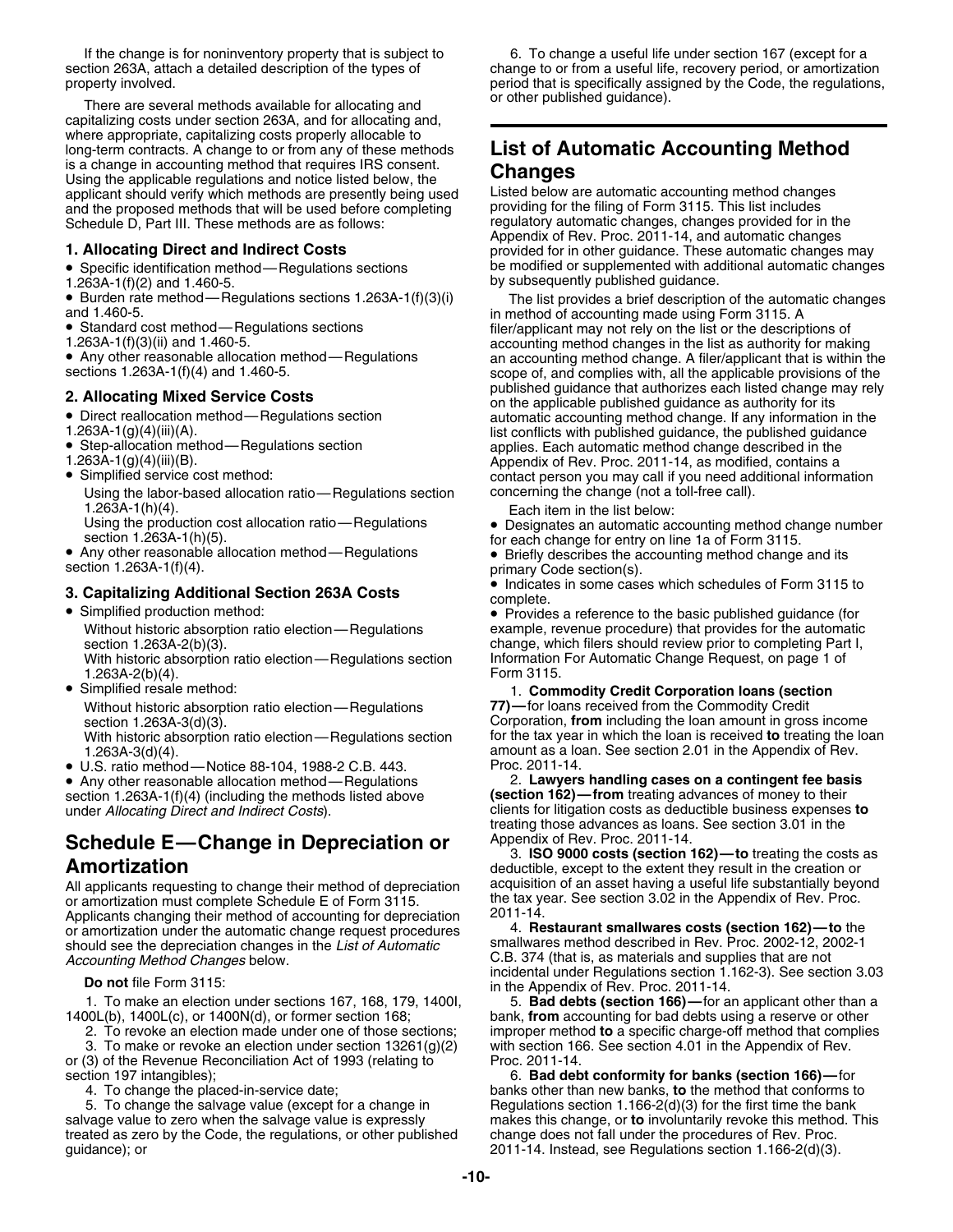**(sections 56, 167, 168, 197, 1400I, 1400L, 1400N, and former** Regulations section 1.162-11 (for leased or licensed computer **section 168)—from** an impermissible method to a permissible software). Complete Schedule E of Fo **section 168)—from** an impermissible method to a permissible method for changes allowed under Regulations section relating to acquired computer software or developed computer 1.446-1(e)(2)(ii)(d), and for depreciable property owned at the software if the change is to capital expenditures and<br>beginning of the year of change. Complete Schedule E of Form amortization. See section 9.01 in the Appen beginning of the year of change. Complete Schedule E of Form 3115. An applicant changing its method of accounting for 2011-14. depreciation because of a change described in designated 19. **Package design costs (section 263)—to** the automatic accounting method change number 10 (sale or lease capitalization method, **to** the design-by-design capitalization transactions) must file Form 3115 according to the designated and 60-month amortization method, or **to** the pool-of-cost automatic accounting method change number 10. See section capitalization and 48-month amortization method. See section

6.01 in the Appendix of Rev. Proc. 2011-14. 10.01 in the Appendix of Rev. Proc. 2011-14. method listed in section 6.02 in the Appendix of Rev. Proc. The proverable amounts as not depreciable, and the costs of<br>115. See section 6.02 Intercoverable amounts as depreciable. A taxpayer that 2011-14. Complete Schedule E of Form 3115. See section 6.02 unrecoverable amounts as depreciable. A taxpayer that

10. **Sale, lease or financing transactions (sections 61,** those costs. Complete Schedule E of Form 3115 for changes leased or, financed to another permissible method described in section 6.03 in the Appendix of Rev. Proc. 2011-14. See 21. **Removal costs (section 263)—**for certain costs

11. **Modern golf course greens (sections 167, 168, and** a method that conforms with Rev. Rul. 2000-7, 2000-1 C.B. **former section 168)—**either **to** capitalization of land 712. See section 10.03 in the Appendix of Rev. Proc. 2011-14. preparation costs undertaken in the construction of modern golf 22. **Certain uniform capitalization methods used by** course greens that are closely associated with depreciable assets or **to** the addition to basis of land for earth moving costs qualifying applicants, **to** a qualifying method or methods. inextricably associated with the land. Complete Schedule E of Form 3115. See Rev. Rul. 2001-60, 2001-2 C.B. 587, and section 11.01 in the Appendix of Rev. Proc. 2011-14. section 6.04 in the Appendix of Rev. Proc. 2011-14. 23. **Certain uniform capitalization methods used by**

12. **Original and replacement tire costs (section 168)—**for **producers and reseller-producers (section 263A)—**for qualifying vehicles, **to** the original tire capitalization method qualifying applicants, **to** a qualifying method or methods. provided in Rev. Proc. 2002-27, 2002-1 C.B. 802. Complete Schedule E of Form 3115. See section 6.05 in the Appendix of section 11.02 in the Appendix of Rev. Proc. 2011-14.

13. **Depreciation of gas pump canopies (sections 167, 168, and former section 168)—**for depreciation of certain experitalizing research and experimental expenditures to stand-alone gasoline pump canopies and their supporting inventory **to** no longer capitalizing these costs to inventory<br>concrete footings, to classifying the gasoline pump canopies in Complete Schedule D, Part II, of Form 3 asset class 57.1 of Rev. Proc. 87-56, 1987-2 C.B. 674, and **to** section 11.03 in the Appendix of Rev. Proc. 2011-14. of Rev. Proc. 87-56. Complete Schedule E of Form 3115. See connection with the new construction or expansion of a<br>section 6.06 in the Appendix of Rev. Proc. 2011-14. residential building, **to** treating the costs as capital

**former section 168)**—for depreciation of assets owned by a the building is depreciatility used in general business operations, **to** classifying assets of Rev. Proc. 2011-14. utility used in general business operations, to classifying assets under Rev. Proc. 87-56,1987-2 C.B. 674, to conform with Rev. 26. **Related party transactions (section 267)—**for losses, Rul. 2003-81, 2003-2 C.B. 126. Complete Schedule E of Form expenses, and qualified stated interest incurred in transactions 3115. See section 6.07 in the Appendix of Rev. Proc. 2011-14. between related parties, **to** disall 3115. See section 6.07 in the Appendix of Rev. Proc. 2011-14.<br>15. **Depreciation of cable TV fiber optics (sections 167** 

**and 168)—**for depreciation of fiber optic node and trunk line of section 267. See section 12.01 in the Appendix of Rev. Proc. a cable television distribution system, **to** the safe harbor 2011-14. method in Rev. Proc. 2003-63, 2003-2 C.B. 304, for classifying 27. **Deferred compensation determination (section** the unit of property either as providing one-way communication **404)—**for determining whether an item of compensation is services or two-way communication services. Complete deferred compensation or when the item is paid, **from** making Schedule E of Form 3115. See section 6.08 in the Appendix of the determination by reference to when the item is secured **to**

amortizing bond premium **to** not amortizing the premium Proc. 2011-14. (revoking the section 171(c) election). See section 5.01 in the 28. **Bonus or vacation pay deferred compensation**

17. **Research and experimental expenditures (section from** treating as deductible or capitalizable when accrued, **to 174)—from** the capitalization method **to** another permissible treating as deductible or capitalizable in the year in which method, **from** the deferred expense method to another deferred compensation, **from** treating as deductible or permissible method, or **from** the current period of amortization capitalizable when accrued **to** treating as deductible or **to** a different period of amortization under the deferred expense capitalizable in the year in which paid to the employee. See method. See method. See section 7.01 in the Appendix of Rev. Proc. 2011-14. method. See section 7.01 in the Appendix of Rev. Proc.

18. **Computer software expenditures (sections 162 and** contributions made to a section 401(k) qualified cash or computer software, **to** deductible expenses or capital 401(m), **from** treating contributions made after the end of the expenditures and amortization (for developed software), **to** tax year but before the due date of the tax return as being on

7. **Depreciation or amortization (impermissible)** acquired computer software), or **to** deductible expenses under

8. **Depreciation (permissible) (sections 56 and** 20. **Line pack gas or cushion gas costs (section 263)—to 167)—from** a permissible method **to** another permissible treating the costs as capital expenditures, the costs of changes its method for the costs of unrecoverable amounts 9. **Obsolete.** also must change to a permissible method of depreciation for relating to the costs of unrecoverable amounts. See section **10.02** in the Appendix of Rev. Proc. 2011-14.

section 6.03 in the Appendix of Rev. Proc. 2011-14. incurred in the retirement and removal of depreciable assets, **to**

Rev. Proc. 2011-14. 24. **Research and experimental expenditures under** Complete Schedule D, Part II, of Form 3115, as applicable. See

classifying the supporting concrete footings in asset class 57.1 25. **Impact fees (section 263A)—**for impact fees incurred in residential building, to treating the costs as capital expenditures 14. **Depreciation of utility assets (sections 167, 168, and** allocable to the building. Complete Schedule E of Form 3115 if **represent of Australian** allocable to the building is depreciable. See section 11.04 in the Appen

15. **Depreciation of cable TV fiber optics (sections 167** deductions attributable to such transactions in accordance with

Rev. Proc. 2011-14.<br>16. **Amortizable bond premium (section 171)—from** making the determination by reference to when the item is actually received. See section 13.01 in the Appendix of Rev.

(section 404)-for bonuses that are deferred compensation, method, from the expense method to another permissible includible in the employee's income, and for vacation pay that is

2011-14. 29. **Grace period contributions (section 404)—**for deferred arrangement or matching contributions under section account of the tax year without regard to when the underlying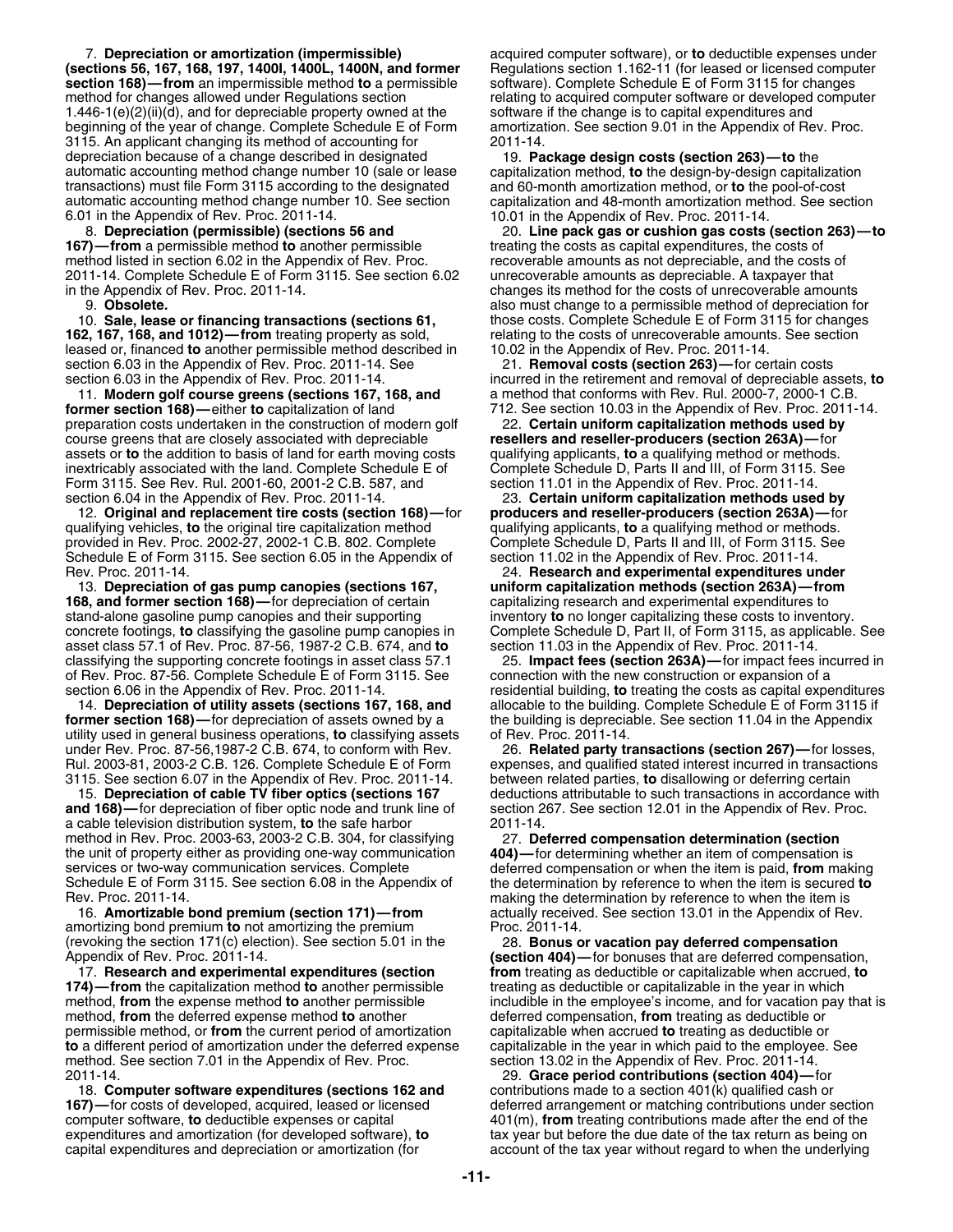compensation is earned **to** treating such contributions as not 2002-1 C.B. 993) made by vehicle lessees, **to** the method that being on account of the tax year if they are attributable to excludes these payments from the applicant's gross income compensation earned after the end of that tax year. See section and from the applicant's bases in the p

31. Multi-year insurance policies for multi-year service warranty contracts (section 446)—for a manufacturer, wholesaler, or retailer of motor vehicles or other durable or all of the income attributable to qualified sales during the tax consumer goods accounting for multi-year insurance policies for year of magazines, paperbacks, or records that are returned multi-year service warranty contracts, **to** capitalizing and before the close of the applicable merchandise return period for amortizing the costs. See section 14.02 in the Appendix of Rev. that tax year. The applicant's F amortizing the costs. See section 14.02 in the Appendix of Rev. Proc. 2011-14. information listed in Regulations section 1.458-2(d). This

32. **Overall cash method (\$1 million) (section 446)—**for election does not fall under the procedures of Rev. Proc. qualifying applicants changing **to** the overall cash method. Complete Schedule A, Part I, of Form 3115. Also, complete 41. **Percentage-of-completion (section 460)**—for an Schedule D, Parts II and III, as applicable. See section 14.03 in applicant not required by section 460 to use t Schedule D, Parts II and III, as applicable. See section 14.03 in the Appendix of Rev. Proc. 2011-14.

qualifying applicants changing to the overall cash method. Schedule D, Parts II and III, as applicable. See section 14.03 in

34. **Overall accrual method (section 448)—**for an applicant **liabilities (section 461)—**for an applicant with an obliga<br>quired by section 448 to change from the cash method for its pay an employee's medical expenses (inclu required by section 448 to change from the cash method for its pay an employee's medical expenses (including medical<br>first section 448 year to an overall accrual method that does not expenses for retirees and employees who first section 448 year **to** an overall accrual method that does not expenses for retirees and employees who filed claims under a meet the scope requirements of Rev. Proc. 2011-14. Complete workers' compensation act) that is neither insured nor paid from<br>Schedule A, Part I, of Form 3115. Also, complete Schedule D, a welfare benefit fund, to treatment Schedule A, Part I, of Form 3115. Also, complete Schedule D, a welfare benefit fund, to treatment as a liability incurred in the<br>Parts II and III, as applicable. This change does not fall under tax year in which the applic Parts II and III, as applicable. This change does not fall under tax year in which the applicant's employee files the claim with the procedures of Rev. Proc. 2011-14. Instead, see Regulations the applicant; or, if the appl the procedures of Rev. Proc. 2011-14. Instead, see Regulations section 1.448-1. (See automatic method change 123 for party for medical services to its employees, **to** treatment as a

35. **Nonaccrual-experience method (section 448)—** for an provided<br>oplicant changing: to a safe harbor method provided in section 2011-14. applicant changing: **to** a safe harbor method provided in section 2011-14.<br>1.448-2(f)(1) (the revenue-based moving average method), 23. Timing of incurring real property taxes, personal 1.448-2(f)(1) (the revenue-based moving average method), 43. **Timing of incurring real property taxes, personal** (f)(2) (the actual experience method), (f)(3) (the modified Black **property taxes, state income taxes, and state franchise** Motor method), (f)(4) (the modified moving average method), of **(f)(5)** (the alternative nonaccrual-experience method); **to** a periodic system; **from** a NAE method **to** a specific charge-off paid, or **to** account for these taxes under the recurring item method; **from** a sub-method of its current NAE method exception to the economic performance rules, or **to** revoke the provided in section 1.448-2 regarding applicable periods **to** ratable accrual election under section 461(c). See section 19.02 another sub-method regarding applicable periods that is permitted under section 1.448-2, other than a change to 44. **Timing of incurring workers' compensation act, tort,** exclude tax years from an applicable period under section **breach of contract, or violation of law liabilities (section** provided in section 1.448-2 regarding tracing of recoveries **to** liabilities arising under any workers' compensation act or out of another sub-method regarding tracing of recoveries permitted any tort, breach of contract, or violation of law, **to** treating the under section 1.448-2(f)(2)(iii); or, **to** the NAE book safe harbor liability as incurred in under section 1.448-2(f) $(2)$ (iii); or, **to** the NAE book safe harbor method described in section 5.01 of Rev. Proc. 2011-46, have occurred establishing the fact of the liability, (b) the<br>1911-42 I.R.B. 518. Note: an applicant using the NAE book safe amount of the liability can be determined 2011-42 I.R.B. 518. Note: an applicant using the NAE book safe harbor method that wants to make certain changes within the NAE book safe harbor method (as described in sections 5.02 liability is owed. See section 19.03 in the Appendix of Rev. and 5.03 of Rev. Proc. 2011-46) must attach a statement to its Proc. 2011-14. Federal income tax return in lieu of filing a Form 3115. See 45. **Timing of incurring certain payroll tax liabilities**<br>Rev. Proc. 2011-46, section 14.04 in the Appendix of Rev. **(section 461)—**for FICA and FUTA taxes, stat

36. **Interest accrual on non-performing loans (section** the applicant may deduct in Year 1 its otherwise deductible **451)—**for an accrual method bank accounting for qualified FICA and FUTA taxes, state unemployment taxes, and railroad stated interest on non-performing loans, **to** the method whereby retirement taxes imposed with respect to year-end wages interest is accrued until either the loan is worthless under properly accrued in Year 1, but paid in interest is accrued until either the loan is worthless under section 166 and is charged off as a bad debt or the interest is requirements of the recurring item exception are met; or, for determined to be uncollectible. See section 15.01 in the state unemployment taxes and railroad retirement taxes, **to** the state unemployment taxes and railroad retirement taxes, **to** the state of the state of the state of

37. **Advance rentals (section 451)—**for advance rentals method of accounting for FICA and FUTA taxes; or for FICA other than advance rentals subject to section 467, **to** inclusion and FUTA taxes **to** the safe harbor method provided in Rev. in gross income in the tax year received. See section 15.02 in the Appendix of Rev. Proc. 2011-14. Appendix of Rev. Proc. 2011-14.

**(section 451)—** for an accrual method applicant with state or liability in the tax year in which these services are performed,<br>local income or franchise tax refunds, **to** accrue these items in provided the manufacturer is local income or franchise tax refunds, **to** accrue these items in the tax year the applicant receives payments or notice of approval of its refund claim (whichever is earlier), according to claim form until the following year. See section 19.05 in the Rev. Rul. 2003-3, 2003-1 C.B. 252. See section 15.03 in the Appendix of Rev. Proc. 2011-14. Rev. Rul. 2003-3, 2003-1 C.B. 252. See section 15.03 in the Appendix of Rev. Proc. 2011-14. 47. **Distributor commissions (section 263)—from**

39. **Capital cost reduction (CCR) payments (section** deducting distributor commissions **to** capitalizing and

and from the applicant's bases in the purchased vehicles. See 13.03 in the Appendix of Rev. Proc. 2011-14. section 15.04 in the Appendix of Rev. Proc. 2011-14.

30. **Obsolete.** 40. **Exclusion for certain returned magazines,** method applicant electing to exclude from gross income some

percentage-of-completion method to account for its long-term 33. **Overall cash method (\$10 million) (section 446)—**for contracts, **from** an exempt-contract method properly applied **to** Complete Schedule A, Part I, of Form 3115. Also, complete Parts I and III, of Form 3115. See section 18.01 in the Appendix<br>Schedule D, Parts II and III, as applicable. See section 14.03 in of Rev. Proc. 2011-14.

the Appendix of Rev. Proc. 2011-14. 42. **Timing of incurring employee medical benefits** taxpayers within the scope of Rev. Proc. 2011-14). liability as incurred in the tax year in which the services are<br>.35. **Nonaccrual-experience method (section 448)**—for an provided. See section 19.01(1) in the Appendix of

these taxes as incurred in the tax year in which the taxes are

**461)-for a qualifying applicant accounting for self-insured** accuracy, and (c) payment is made to the person to which the

Rev. Proc. 2011-46, section 14.04 in the Appendix of Rev. **(section 461)—**for FICA and FUTA taxes, state unemployment<br>Proc. 2011-14, and Rev. Proc. 2006-56, 2006-2 C.B. 1169. **by the analy and railroad retirement taxes, to** taxes, and railroad retirement taxes, to the method under which method stated above where the applicant already uses that

38. **State or local income or franchise tax refunds** 46. **Cooperative advertising (section 461)—to** incurring a liability even though the retailer does not submit the required

amortizing distributor commissions using the distribution fee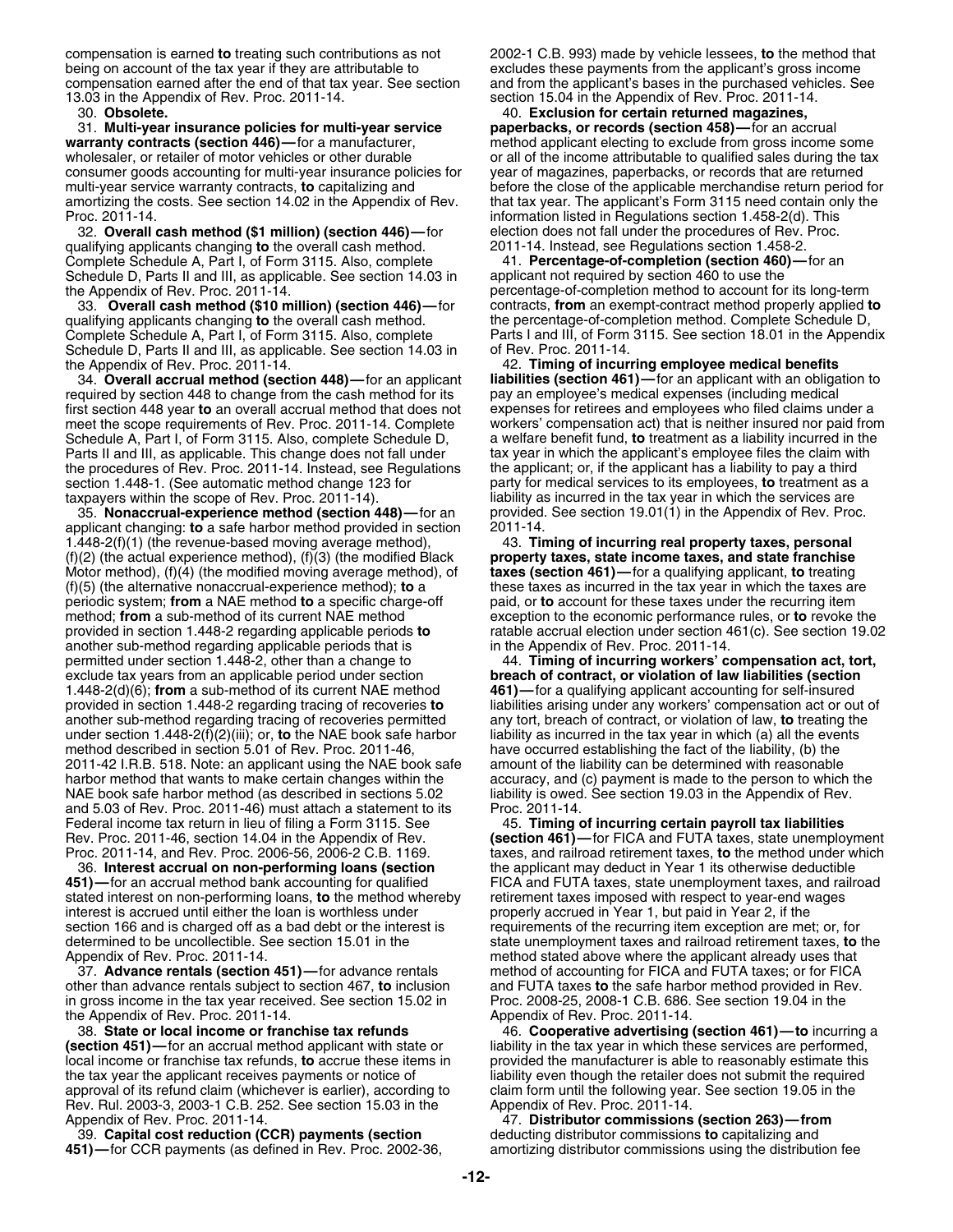period method, the 5-year method, or the useful life method. applicable. See section 21.06 in the Appendix of Rev. Proc. Complete Schedule E of Form 3115. See section 10.04 in the 2011-14.<br>Appendix of Rev. Proc. 2011-14.

granted for timely payment, when such discounts approximate a method for its entire LIFO inventory, or for one or more<br>fair interest rate, **from** a method of consistently including the dollar-value pools within its LIFO in fair interest rate, **from** a method of consistently including the dollar-value pools within its LIFO inventory, **to** the permitted price of the goods before discount in the cost of the goods and including in gross income any discounts taken to a method of Rev. Proc. 2011-14. Complete Schedule D, Parts II and III, of reducing the cost of the goods by the cash discounts and Form 3115, as applicable. See section 22.01 in the Appendix of deducting as an expense any discounts not taken, or vice Rev. Proc. 2011-14. versa. Complete Schedule D, Parts II and III, of Form 3115, as 57. **Determining current-year cost under the LIFO** applicable. See section 21.01 in the Appendix of Rev. Proc. **inventory method (section 472)—**for an applicant changing

the present method of estimating inventory shrinkage in (most-recent acquisitions method); (b) the actual cost of the section 4 of Rev. Proc. 98-29, 1998-1 C.B. 857, or **to** a method other than the retail safe harbor method, provided cost equal to the aggregate actual cost of all the goods (a) the applicant's present method of accounting does not purchased or produced throughout the tax year divided by the method of accounting (that estimates inventory shrinkage) identification method; or (e) a rolling-average method if the clearly reflects income under section 446(b). Complete applicant uses that rolling-average method in accordance with<br>Schedule D, Parts II and III, of Form 3115, as applicable. See Rev. Proc. 2008-43, 2008-30 I.R.B. 186, as Schedule D, Parts II and III, of Form 3115, as applicable. See

**(section 471)—** for a qualifying applicant with average annual 2011-14.<br>gross receipts of \$1,000,000 or less (see Rev. Proc. 2001-10, 58. Alt 2001-1 C.B. 272), **from** the present method of accounting for a qualifying applicant that sells new automobiles or new capitalizing costs under section 263A) **to** treating inventoriable Rev. Proc. 97-36, 1997-2 C.B. 450, as modified by Rev. Proc. Schedule A, Part I, and Schedule D, Parts II and III, of Form 3115, as applicable. See section 21.03 in the Appendix of Rev. 59. **Used vehicle alternative LIFO method (section**

gross receipts of \$10,000,000 or less (see Rev. Proc. 2002-28, as modified by Announcement 2004-16, 2004-1 C.B. 668 and 2002-1 C.B. 815), from the present method of accounting for Rev. Proc. 2008-23, 2008-1 C.B. 664. Complete Schedule C, capitalizing costs under section 263A) **to** treating inventoriable Proc. 2011-14. items in the same manner as materials and supplies that are 60. **Determining the cost of used vehicles purchased or** not incidental under Regulations section 1.162-3. Complete **taken as a trade-in (section 472)—**for a qualifying applicant,<br>Schedule D, Parts II and III, of Form 3115, as applicable. See **to** a method of (a) determining the

53. Qualifying volume-related trade discounts (section **471)—to** treating qualifying volume-related trade discounts as determining the cost of used vehicles acquired by trade-in; (c)<br>a reduction in the cost of merchandise purchased at the time determining the cost of used vehi a reduction in the cost of merchandise purchased at the time the discount is recognized in accordance with Regulations section 1.471-3(b). Complete Schedule D, Parts II and III, of the beginning-of-the-year cost of used vehicles purchased for Form 3115, as applicable. See section 21.04 in the Appendix of cash using values computed by national auto auction Rev. Proc. 2011-14. companies based on vehicles purchased for cash, where the

54. **Impermissible methods of inventory identification** national auto auction company selected is consistently used. described in Regulations sections  $1.471-2(f)(1)$  through (5), in the Appendix of Rev. Proc. 2011-14.<br>including a LIFO taxpayer restoring a write down of inventory 61. **Change to IPIC inventory meth** below cost or discontinuing maintaining an inventory reserve; qualifying applicant, **from** a non-inventory price index **from** a gross profit method; or **from** a method of determining market that is not in accordance with section 1.471-4; or changing **from** a method that is not in accordance with section 1.472-8(e)(3); or, **from** the IPIC method as described in T.D. 1.471-2(c) for determining the value of "subnormal goods;" **to**<sup>a</sup> 7814, 1982-1 C.B. 84 (the old IPIC method) **to** the IPIC method permitted inventory method (identification or valuation, or both). Complete Schedule D, Parts II and III, of Form 3115, as method), which includes the following required changes (if<br>applicable. See section 21.05 in the Appendix of Rev. Proc. applicable): **from** using 80% of the inventory

parts and resellers of remanufactured and rebuilt motor vehicle method to define inventory items **to** using a total-product-contracts parts that use the lower of cost or market method to value their method to define invent parts that use the lower of cost or market method to value their<br>inventory of cores, to the safe harbor method of accounting (the Core Alternative Valuation method) to value inventories of cores Rev. Proc. 2011-14.<br>as provided for in Rev. Proc. 2003-20, 2003-1 C.B. 445. [62. Changes within IPIC inventory method (section as provided for in Rev. Proc. 2003-20, 2003-1 C.B. 445.<br>Complete Schedule D, Parts II and III, of Form 3115, as

ppendix of Rev. Proc. 2011-14.<br>48. **Cash discounts (section 471)**—for cash discounts **172)—for an applicant changing from the LIFO invento** 472)—for an applicant changing from the LIFO inventory

2011-14. its method of determining current-year cost: **to:** (a) the actual cost of the goods most recently purchased or produced computing ending inventory **to** the retail safe harbor method in goods purchased or produced during the tax year in the order of estimate inventory shrinkage and (b) the applicant's new total number of units so purchased or produced; (d) the specific section 21.02 in the Appendix of Rev. Proc. 2011-14. Proc. 2008-52, 2008-2 C.B. 587. Complete Schedule C, Part I, 50. **Small taxpayer (\$1 million) inventory exception** of Form 3115. See section 22.02 in the Appendix of Rev. Proc.

58. Alternative LIFO inventory method (section 472)-for light-duty trucks, to the Alternative LIFO Method described in items in the same manner as materials and supplies that are 2008-23, 2008-1 C.B. 664. Complete Schedule C of Form 3115, not incidental under Regulations section 1.162-3. Complete as applicable. See section 22.03 in the App as applicable. See section 22.03 in the Appendix of Rev. Proc.<br>2011-14.

Proc. 2011-14. **472)—**for a qualifying applicant that sells used automobiles and 51. **Small taxpayer (\$10 million) inventory exception** used light-duty trucks, **to** the Used Vehicle Alternative LIFO Method, as described in Rev. Proc. 2001-23, 2001-1 C.B. 784, inventoriable items (including, if applicable, the method of Part I, of Form 3115. See section 22.04 in the Appendix of Rev.

to a method of (a) determining the cost of used vehicles section 21.03 in the Appendix of Rev. Proc. 2011-14. acquired by trade-in using the average wholesale price listed by<br>52. **Obsolete.** a consistently used official used car quide on the date of the a consistently used official used car guide on the date of the trade-in; (b) using a different official used vehicle guide for the actual purchase price of the vehicle; or (d) reconstructing Complete Schedule C, Part I, of Form 3115. See section 22.05

61. Change to IPIC inventory method (section 472)-for a in accordance with all relevant provisions of Regulations section applicable): from using 80% of the inventory price index (IPI) to 2011-14. using 100% of the IPI to determine the base-year cost and 55. **Core Alternative Valuation Method for** dollar-value of a LIFO pool(s); **from** using a weighted arithmetic **remanufactured and rebuilt motor vehicle parts (section** mean **to** using a weighted harmonic mean to compute an IPI for a dollar-value pool(s); and **from** using a components-of-cost method to define inventory items **to** using a total-product-cost Form 3115, as applicable. See section 22.06 in the Appendix of

**472)**—for one or more of the following changes within IPIC: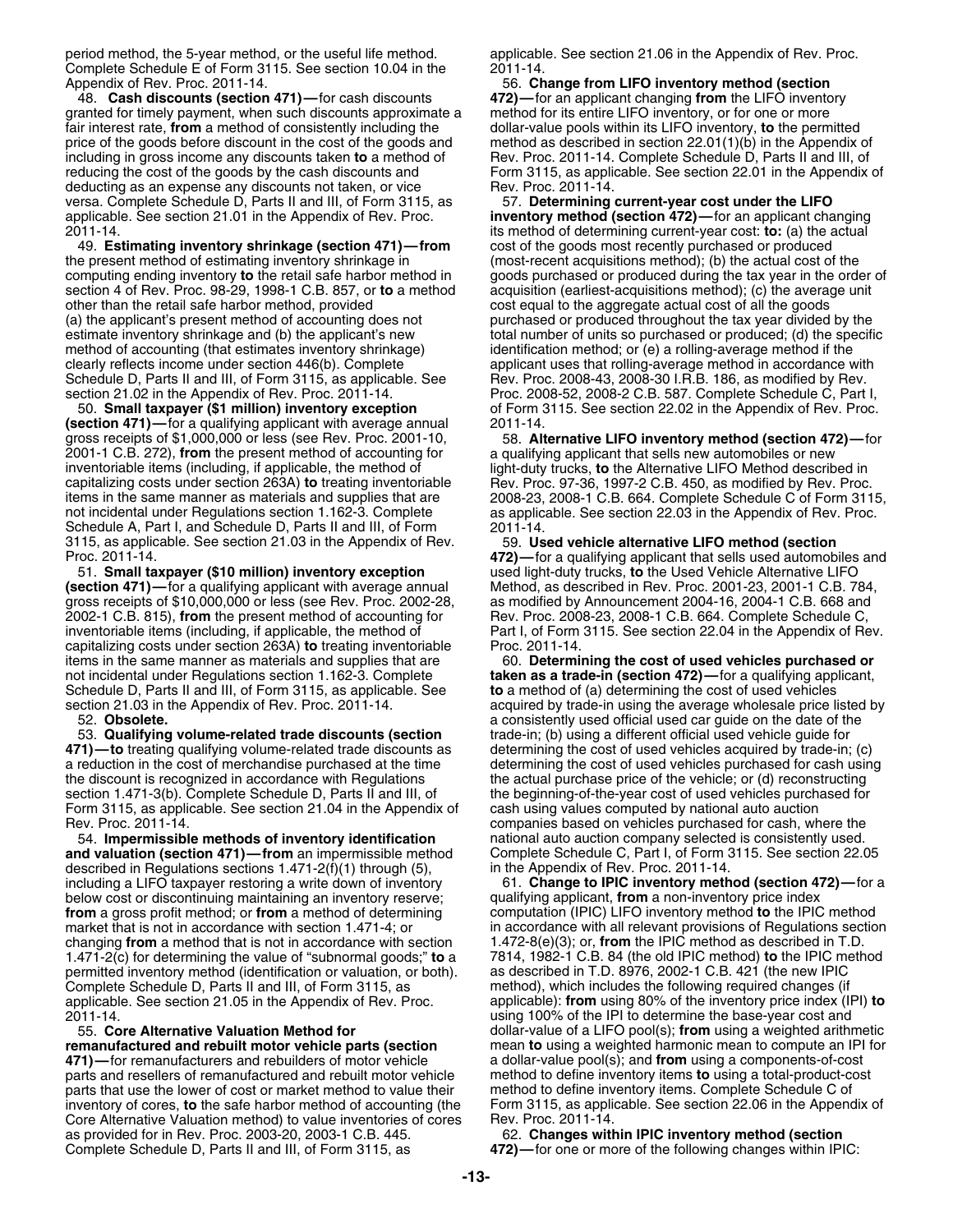(a) **from** the double-extension IPIC method **to** the link-chain 73. **Market discount bonds (section 1278)—from** IPIC method, or vice versa; (b) **to** or **from** the 10 percent including market discount currently in income for the tax year to method; (c) **to** a pooling method described in Regulations which the discount is attributable section  $1.472-8(b)(4)$  or Regulations section  $1.472-8(c)(2)$ , income for the tax year of disposition or partial principal including a change to begin or discontinue applying one or both payment (revoking the section 1278(b) election). See section<br>of the 5 percent pooling rules; (d) combine or separate pools as 32.01 in the Appendix of Rev. Pr of the 5 percent pooling rules; (d) combine or separate pools as a result of the application of a 5 percent pooling rule described<br>
in Regulations section 1.472-8(b)(4) or Regulations section<br>
1.472-8(c)(2); (e) change the selection of BLS tables **from**<br>
Table 3 (Consumer Price Index fo (CPI-U): U.S. city average, detailed expenditure categories) of the monthly CPI Detailed Report to Table 6 (Producer price indexes and percent changes for commodity groupings and individual items, not seasonally adjusted) Detailed Report. or vice versa. (f) change the assignment of using the cash mento to report at the mento of the case assignment of the case of the case of more in the special of the case of the case of the case of the cas

25.01 in the Appendix of Rev. Proc. 2011-14. 81. **Ratable inclusion method for credit card annual fees**

insurance companies other than life insurance companies<br>
computing discounted unpaid losses, **to** the composite method<br>
or **to** alternative methods set forth in Notice 88-100, 1988-2<br>
2011-14.<br>
2011-14.<br>
2011-14.<br>
2011-14. or to alternative methods set forth in Notice 88-100, 1988-2 section 26.01 in the Appendix of Rev. Proc. 2011-14.

70. **Functional currency (section 985)—to** the use of  $\qquad 2011-14$ .<br>nother functional currency for the applicant or its qualified **83. Full inclusion method for certain advance payments** another functional currency for the applicant or its qualified **83. Full inclusion method for certain advance paymer**<br>business unit (QBU), other than a QBU described in Regulation (section 451)—to the full inclusion method business unit (QBU), other than a QBU described in Regulation **(section 451)—to** the full inclusion method as described i<br>section 1.985-1(b)(1)(iii). See section 29.01 in the Appendix of section 5.01 of Rev. Proc. 2004-34, section 1.985-1(b)(1)(iii). See section 29.01 in the Appendix of<br>Rev. Proc. 2011-14.

71. **Rule of 78s (section 1272)—**for stated interest on method of accounting. See section 15.07 in the Appendix of certain short-term consumer loans, from the Rule of 78s method **to** the constant yield method. See section 14.05 in the 84. **Deferral method for certain advance payments**

72. Original issue discount (sections 1272 and 1273)-to the principal-reduction method for *de minimis* original issue provided in section 8.03 and 8.04(2) of Rev. Proc. 2004-34). discount (OID). See section 31.01 in the Appendix of Rev. Proc. The applicant must be using, or changing to, an overall accrual

which the discount is attributable **to** including market discount in

**(section 446)—to** the ratable inclusion method for credit card 68. **Discounted unpaid losses (section 846)—**for

C.B. 439, and Rev. Proc. 2002-74, 2002-2 C.B. 980. See treats credit card late fees as interest income that creates or<br>section 26.01 in the Appendix of Rev. Proc. 2011-14. increases OID on the pool of credit card loans to 69. **Obsolete.** relate. See section 15.06 in the Appendix of Rev. Proc.

applicant must be using, or changing to, an overall accrual

Appendix of Rev. Proc. 2011-14.<br>72. **Original issue discount (sections 1272 and 1273)—to** 5.02 of Rev. Proc. 2004-34, 2004-1 C.B. 991 (except as method of accounting. See section 15.07 in the Appendix of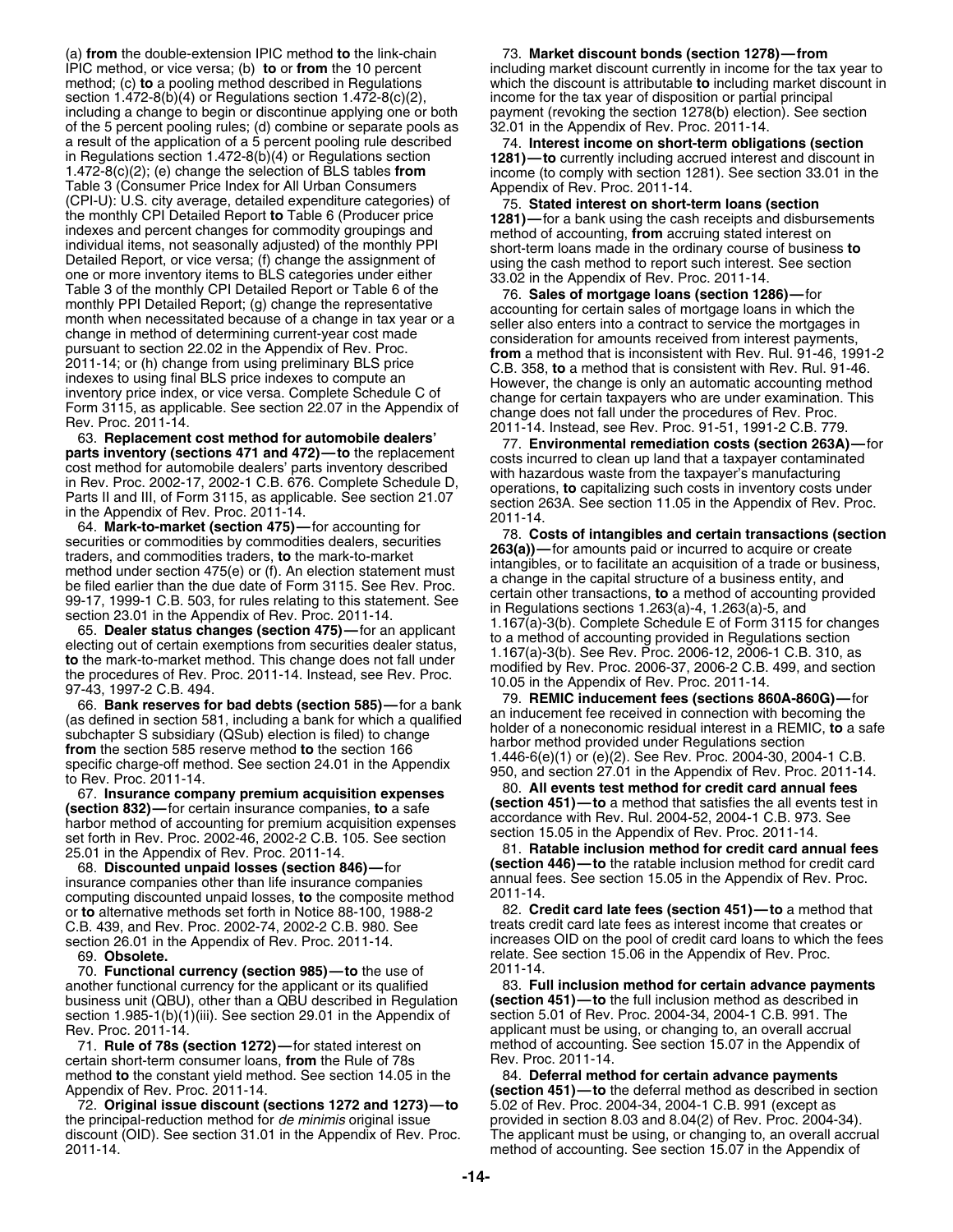85. **Film producer's treatment of certain creative property** Rev. Proc. 2011-14.<br>**osts (section 446)—to** account for creative property costs **98. Insurance contracts acquired in an assumption costs (section 446)—to** account for creative property costs under the safe harbor method provided in Rev. Proc. 2004-36, **reinsurance transaction (section 197)—**for an applicant's 2004-1 C.B. 1063. See section 14.06 in the Appendix of Rev. first tax year ending after April 10, 2006, for certain insurance

incurred by a timber grower for the post-establishment section 1.197-2(g)(5) and section 6.13 in the Appendix or Rev.<br>
fertilization of an established timber stand, to treat such costs Proc. 2011-14. fertilization of an established timber stand, **to** treat such costs as ordinary and necessary business expenses deductible under 99. **Obsolete.** section 162. See section 3.04 in the Appendix of Rev. Proc. 100. **Obsolete.** 2011-14. 101. **Obsolete.**

87. **Change in general asset account treatment due to a** 102. **Obsolete. change in the use of MACRS property (section 168)—to** the 103. Obsolete.<br>method of accounting provided in Regulations sections 104. Obsolete. method of accounting provided in Regulations sections 1.168(i)-1(c)(2)(ii)(E) and 1.168(i)-1(h)(2) (as in effect before 105. **Obsolete.** January 1, 2012). Complete Schedule E of Form 3115. See 106. **Timing of incurring certain liabilities for services or**<br>Regulations section 1.168(i)-1(l)(2)(ii) (as in effect before **insurance (section 461)**—for an applican January 1, 2012) and section 6.09 in the Appendix of Rev.<br>Froc. 2011-14. Translange as establishing the fact of the liability under s

**to a change in the use of MACRS property (section** services or insurance **to** comply with Rev. Rul. 2007-3, 2007-1 **168)—to** the method of accounting provided in Regulations C.B. 350. See section 19.06 in the Appendix of Rev. Proc. section 1.168(i)-4 or to revoke the election provided in 2011-14.<br>Regulations section 1.168(i)-4(d)(3)(ii) to disregard a change in 107. **Im** Regulations section 1.168(i)-4(d)(3)(ii) to disregard a change in 107. **Impermissible to permissible method of accounting**<br>use of MACRS property. Complete Schedule E of Form 3115. **for depreciation or amortization for disp** See Regulations section 1.168(i)-4(g)(2) and section 6.10 in the **or amortizable property (sections 167, 168, 197, 1400I,**

89. **Depreciation of qualified non-personal use vans and** of certain depreciable or amortizable property that has been **light trucks (section 280F)—**for certain vehicles placed in disposed of by the applicant and for which the applicant did not service before July 7, 2003, to a method of accounting in take into account any depreciation all service before July 7, 2003, **to** a method of accounting in take into account any depreciation allowance or did take into accordance with Regulations section 1.280F-6(f)(2)(iv). account some depreciation but less than the Complete Schedule E of Form 3115. See Regulations section

90. **Insurance companies' incentive payments to health care providers (section 446)—**for deducting provider 108. **Change by bank for uncollected interest (section** incentive payments, **to** the method of including those payments **446)—**for a bank (as defined in Regulation section in discounted unpaid losses without regard to section 404. See section 14.07 in the Appendix of Rev. Proc. 2011-14.

**production (section 263A)—to** a method that allocates under section 14.08 in the Appendix of Rev. Proc. 2011-14. section 263A environmental remediation costs to the inventory 109. **Rotable spare parts (section 263(a))**—for an applicant produced during the tax year such costs are incurred. See Rev. that maintains a pool or pools of rotable spare parts that are<br>Rul. 2005-42, 2005-2 C.B. 67, and section 11.06 in the primarily used to repair customer-owned (

94. **Credit card cash advance fees (section 451)—to**<sup>a</sup> C.B. 110. Complete Schedule E of Form 3115. See section method that treats credit card cash advance fees as creating or 10.06 in the Appendix of Rev. Proc. 2011-14.<br>increasing original issue discount (OID) on a pool of credit card 110. **Rotable spare parts (section 471)—from** t increasing original issue discount (OID) on a pool of credit card loans that includes the cash advances that give rise to the fees. harbor method (or a similar method) of treating rotable spare See section 15.08 in the Appendix of Rev. Proc. 2011-14. parts as depreciable assets, in accordance with Rev. Proc.

**dealers' parts inventory (sections 471 and 472)-to** the applicable. See section 21.08 in the Appendix of Rev. Proc. section 471, that receives advance trade discounts **to** the<br>Advance Trade Discount Method described in Rev. Proc.

**expanded area of a renewal community (section 1400I)—for to Rev. Proc. 2011-14.** a qualified revitalization building that is placed in service by the 112. **Changes to the Vehicle-Pool Method (section** applicant after December 31, 2001, in the area of a renewal community that was expanded by the U.S. Department of cars and light-duty trucks **to** the Vehicle-Pool Method as Housing and Urban Development and for which the applicant described in Rev. Proc. 2008-23, 2008-1 C.B. 664. See section<br>The appendix to Rev. Proc. 2011-14. receives a retroactive commercial revitalization expenditure allocation. This change applies only if the applicant filed the 113. **Payroll tax liabilities (section 461)—**for an accrual federal tax return for the placed-in-service year of that building method applicant that wants to change its method for FICA and<br>on or before the date the applicant received the retroactive FUTA taxes to the safe harbor me

Rev. Proc. 2011-14, Rev. Proc. 2004-34, as modified and commercial revitalization expenditure allocation. Complete clarified by Rev. Proc. 2011-18, 2011-5 I.R.B. 443. Schedule E of Form 3115. See section 6.12 in the Appendix of<br>85. Film producer's treatment of certain creative property Rev. Proc. 2011-14.

Proc. 2011-14. contracts acquired in an assumption reinsurance transaction, **to** comply with Regulations section 1.197-2(g)(5). See Regulations

- 
- 
- 
- 
- 
- 
- 

insurance (section 461)-for an applicant that is currently roc. 2011-14.<br>88. Change in method of accounting for depreciation due 461 and wants to change from that method for liabilities for 88. **Change in method of accounting for depreciation due** 461 and wants to change **from** that method for liabilities for

for depreciation or amortization for disposed depreciable 1400L(b), 1400L(c), or 1400N(d) or former 168)—for an item account some depreciation but less than the depreciation<br>allowable, from using an impermissible method of accounting 1.280F-6(f)(2)(iv) and section 6.11 in the Appendix of Rev. for depreciation **to** using a permissible method of accounting for depreciation. Complete Schedule E of Form 3115. See section 6.17 in the Appendix of Rev. Proc. 2011-14.

ection 14.07 in the Appendix of Rev. Proc. 2011-14. subject to supervision by Federal authorities, or by state<br>91. **Up-front network upgrade payments received by** example authorities maintaining substantially equivalent st authorities maintaining substantially equivalent standards; and **utilities (section 61)—to** a safe harbor method provided in has six or more years of collection experience to change to the<br>Rev. Proc. 2005-35, 2005-2 C.B. 76. See section 1.01 in the safe harbor method of accounting for safe harbor method of accounting for uncollected interest (other Appendix of Rev. Proc. 2011-14.<br>92. **Allocation of environmental remediation costs to** forth in section 4 of Rev. Proc. 2007-33, 2007-1 C.B. 1289. See forth in section 4 of Rev. Proc. 2007-33, 2007-1 C.B. 1289. See

primarily used to repair customer-owned (or customer-leased) Appendix of Rev. Proc. 2011-14. equipment under warranty or maintenance agreements **to** the 93. **Obsolete.** safe harbor method provided in Rev. Proc. 2007-48, 2007-2

95. **Obsolete.** 2007-48, 2007-2 C.B. 110, **to** treating rotable spare parts as inventoriable items. See section 21.09 in the Appendix to Rev.<br>Proc. 2011-14.

replacement cost method for heavy equipment dealers' parts 111. **Advance trade discount method (section 471)**—for an inventory method (section 471)—for an inventory method (section 471)—for an inventory method inventory described in Rev. Proc. 2006-14, 2006-1 C.B. 350. accrual method applicant required to use an inventory method<br>Complete Schedule D, Parts II and III, of Form 3115, as being the accounting and maintaining inventor of accounting and maintaining inventories, as provided in Advance Trade Discount Method described in Rev. Proc. 97. **Depreciation of qualified revitalization building in the** 2007-53, 2007-2 C.B. 233. See section 21.10 in the Appendix

FUTA taxes **to** the safe harbor method provided in Rev. Proc.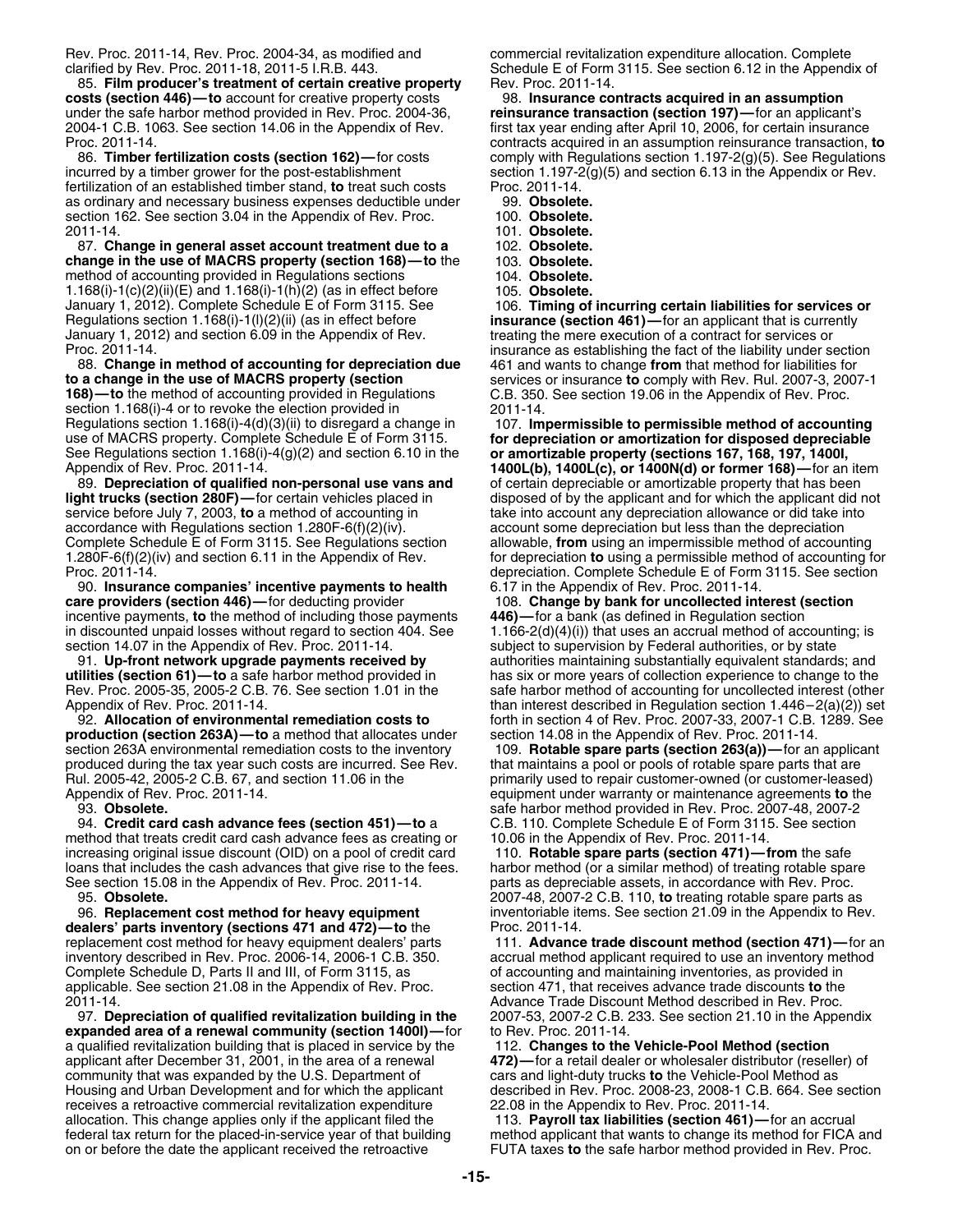2008-25, 2008-1 C.B. 686, which provides that, solely for the 121. **Repairable and reusable spare parts (section** purposes of the recurring item exception, an applicant will be **263(a))—to** treat certain repairable and reusable spare parts 1.461-5(b)(1)(i) for its payroll tax liability in the same tax year in Rul. 69-200, 1969-1 C.B. 60, or Rev. Rul. 69-201, 1969-1 C.B. which all events have occurred that establish the fact of the 60. Complete Schedule E of Form 3115. See section 10.07 in<br>
related compensation liability and the amount of the related the Appendix of Rev. Proc. 2011-14, as compensation liability can be determined with reasonable 4.02(15) of Rev. Proc. 2012-19. This change is only available

**(sections 471 and 472)—**for an applicant required to account **section 448 year (section 446)—**for a qualifying applicant for for inventories under section 471 and that uses a **other than its first section 448 year**, **from** the overall cash rolling-average method to value inventories for financial receipts and disbursements method **to** an overall accrual accrual method in conjunction with accounting purposes **to** the same rolling-average method to method, or value inventories for federal income tax purposes, in excurring item exception under 461(h)(3). Complete Schedule<br>Scordance with Rev. Proc. 2008-43, 2008-30 I.R.B.186. See A, Part I, of Form 3115. Also complete Schedule D, section 21.14 in the Appendix to Rev. Proc. 2011-14. **III, as applicable. See section 14.01** in the Appendix of Rev.

115. **Kansas additional first year depreciation—**for Proc. 2011-14. qualified Recovery Assistance property placed in service by the 123. **Change in overall method from the cash method to**<br>an **accrual method for the first section 448 year (section**<br>**an accrual method for the first section 4** includes May 5, 2007, **to** claim the Kansas additional first year **446)—**for an applicant that is required by section 448 to depreciation deduction for a class of property for which the change **from** the overall cash method **to** an overall accrual taxpayer did not claim the Kansas additional first year method and the applicant qualifies to make the change under depreciation deduction on the taxpayer's timely filed federal tax the automatic consent procedures of Regulation sections return for the tax year that includes May 5, 2007, provided the 1.448-1(g) and (h)(2) as well as Rev. Proc. 2011-14 for a year<br>taxpayer did not make an election not to deduct the Kansas of change that is the applicant's fi taxpayer did not make an election not to deduct the Kansas additional first year depreciation for the class of property. Regulation sections 1.448-1(g) and (h)(2), and section 14.01 in Complete Schedule E of Form 3115. See section 6.22 in the the Appendix to Rev. Proc. 2011-14.<br>Appendix to Rev. Proc. 2011-14.<br>124. Change from the cash metho

116. **Depreciation of MACRS property acquired in a for specific items (section 446)—**for a qualifying applicant **like-kind exchange or as a result of an involuntary** using an overall accrual method and accounting for one or more conversion (section 168)—to apply the provisions of dentified specific items of income and expense on the Regulations section 1.168(i)-6 or rely on prior guidance by the Service for determining the depreciation deductions of specific item or items. See section 14.09 in the Appendix to replacement MACRS property and relinquished MACRS Rev. Proc. 2011-14.<br>
property, for a like-kind exchange or an involuntary conversion 125. Multi-year service warranty contracts (section property, for a like-kind exchange or an involuntary conversion of MACRS property for which the time of disposition, the time of **446)—**for an eligible accrual method manufacturer, wholesaler, replacement, or both occur on or before February 27, 2004 or, or retailer of motor vehicles or other durable consumer goods<br>to apply Regulations section 1.168(i)-6(i)(2) to the relinquished that wants to change to the serv **to** apply Regulations section 1.168(i)-6(i)(2) to the relinquished property and the replacement property for which the time of described in section 5 of Rev. Proc. 97-38, 1997-2 C.B. 479.<br>disposition, the time of replacement, or both occur on or before See Rev. Proc. 97-38 and section 14. disposition, the time of replacement, or both occur on or before See Rev. Proc. 97-3<br>February 26, 2007, if the replacement property replaces Rev. Proc. 2011-14. February 26, 2007, if the replacement property replaces relinquished property for which the taxpayer made a valid 126. **Overall cash method for specified transportation**<br>election under section 168(f)(1) to exclude it from the **industry taxpayers (section 446)**—for "specified election under section 168(f)(1) to exclude it from the application of section 168. Complete Schedule E of Form 3115. transportation industry taxpayers," as defined in section<br>See Regulations sections 1.168(i)-6 and 1.168(i)-6(i)(2), and 14.11(2) of Rev. Proc. 2011-14, with ave See Regulations sections  $1.168(i)$ -6 and  $1.168(i)$ -6(i)(2), and section 6.18 in the Appendix of Rev. Proc. 2011-14.

117. **Lessor improvements abandoned at termination of** \$50,000,000 **to** the overall cash receipts and disbursements **lease (section 168)—for an applicant that is a lessor, from** depreciating under section 168 an improvement described in 2011-14.<br>section 168(i)(8)(B)(i) and (ii) after the improvement was 127. Ch irrevocably disposed of or abandoned by the lessor at the **banks (section 446)—**for an eligible bank, as defined in termination of the applicable lease by the lessee **to** complying section 14.12(2)(a) in the Appendix to Rev. Proc. 2011-14, **to** 168(i)(8)(B), and section 6.19 in the Appendix of Rev. Proc.<br>2011-14.

accounting **to** multiple asset accounting (pooling) in accordance with section 6.20(2) in the Appendix of Rev. Proc. 2011-14, or Rev. Proc. 2011-14.<br>to using a permissible method of identifying disposed repairable 129. **Nonsharehol to** using a permissible method of identifying disposed repairable 129. **Nonshareholder contributions to capital under** and reusable spare parts, as described in section 6.20(3) in the **section 118 (section 446)—from** excluding from gross income Appendix of Rev. Proc. 2011-14. Complete Schedule E of Form under section 61 certain payments or the fair market value of<br>3115. See section 6.20 in the Appendix of Rev. Proc. 2011-14, property received (including customer 3115. See section 6.20 in the Appendix of Rev. Proc. 2011-14, property received (including customer connection fees received as modified by section 4.02(14) of Rev. Proc. 2012-19. This by a regulated public utility describ as modified by section 4.02(14) of Rev. Proc. 2012-19. This by a regulated public utility described in section 118(c)), by change is only available for spare parts that have been placed changed reproduced in section 118(c)

**to** not depreciating land, or **from** depreciating a nondepreciable regulated public utility described in section 118(c) that changes land improvement **to** not depreciating a nondepreciable land **from** including in gross i improvement. See section 6.21 in the Appendix of Rev. Proc. fair market value of property received that are contributions in

as depreciable property in accordance with the holding in Rev. the Appendix of Rev. Proc. 2011-14, as modified by section accuracy. See section 19.04 in the Appendix to Rev. Proc. for spare parts that have been placed in service by the taxpayer<br>2011-14. in taxable years beginning before January 1, 2012. in taxable years beginning before January 1, 2012

114. **Rolling-average method of accounting for inventories** 122. **Overall accrual method other than for the first** method, or **to** an overall accrual method in conjunction with the A, Part I, of Form 3115. Also complete Schedule D, Parts II and

an accrual method for the first section 448 year (section

124. Change from the cash method to an accrual method identified specific items of income and expense on the cash method to an accrual method of accounting for the identified

receipts of more than \$10,000,000 and not in excess of

127. Change to overall cash/hybrid method for certain with section 168(i)(8)(B) by recognizing gain or loss upon an overall cash/hybrid method described in section 14.12(2)(b)<br>disposition or abandonment of the improvement. See section an the Appendix to Rev. Proc. 2011-14. Se in the Appendix to Rev. Proc. 2011-14. See section 14.12 in the Appendix to Rev. Proc. 2011-14.

2011-14. 128. **Change to overall cash method for farmers (section** 118. **Repairable and reusable spare parts (section 446)—**for a qualifying applicant engaged in the trade or business of farming to the overall cash receipts and<br>disbursements method. See section 14.13 in the Appendix to

characterizing the payments or the fair market value of property in service by the taxpayer after 1986 and before taxable years as nontaxable contributions to capital under section 118(a), **to** beginning after December 31, 2011.<br>119. Land (sections 167 and 168)—from depreciating land gross income under section 61. This change also applies to a gross income under section 61. This change also applies to a from including in gross income under section 61 payments or 2011-14.<br>2011-14. aid of construction under section 118(c) and Regulation section<br>20. **Obsolete.** 118(c)(1)(B 118-2 and that meet the requirements of sections 118(c)(1)(B 1.118-2 and that meet the requirements of sections 118(c)(1)(B)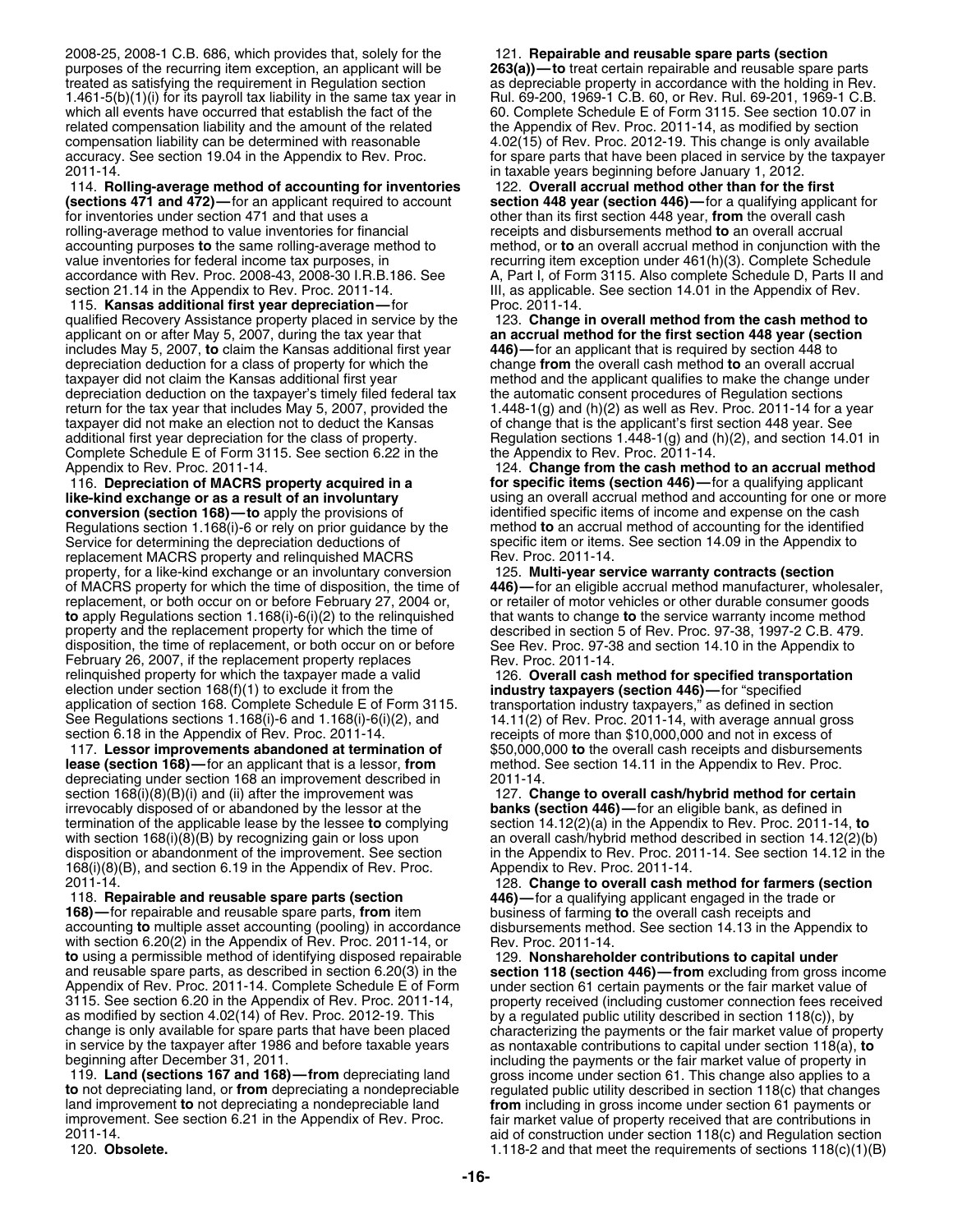and 118(c)(1)(C) **to** excluding from income the payments or the engaged in the trade or business of retail sales of new fair market value of the property as nontaxable contributions to automobiles or new light-duty trucks (dealership) **from** Appendix to Rev. Proc. 2011-14. Regulation section 1.471-3(b) **to** deducting the advertising

130. **Retainages (section 451)**—for an accrual method costs under section 162 as the advertising services are<br>applicant's retainages under section 451 **to** a method composition provided to the dealership. See Regulation se applicant's retainages under section 451 **to** a method provided to the dealership. See Regulation section consistent with the holding in Rev. Rul. 69-314, 1969-1 C.B. 1.461-4(d)(2)(i), and section 21.13 in the Appendix to consistent with the holding in Rev. Rul. 69-314, 1969-1 C.B. 139. This change does not apply to retainages under long-term Proc. 2011-14. contracts as defined in section 460(f). An applicant changing its and the Used Vehicle Alternative LIFO<br>method of accounting under this section must treat all<br>retainages (receivables and payables) in the same manner.<br>See s See section 15.10 in the Appendix to Rev. Proc. 2011-14. 2001-1 C.B. 784, as modified by Announcement 2004-16,<br>131. Series E, EE, or I U.S. savings bonds (section 2004-1 C.B. 668, and Rev. Proc. 2008-23, 2008-1 C.B. 66 131. **Series E, EE, or I U.S. savings bonds (section** 2004-1 C.B. 668, and Rev. Proc. 2008-23, 2008-1 C.B. 664, **to** 454)—for a cash method taxpayer changing the taxpayer's use a different "official used vehicle guide" in conjunction with method of accounting for interest income on Series E, EE, or I by the Used Vehicle Alternative LIFO U.S. savings bonds from reporting as interest income the precise manner of using an official used vehicle guide (for<br>increase in redemption price on a bond occurring in a tax year<br>to reporting this income in the tax year i

the vacation pay is received by the employee by the 15th day of<br>the 3rd calendar month after the end of that tax year. See 144. **Repair and maintenance costs (section 162)**—for an<br>section 19.01(3) in the Appendix to Rev. P

method applicant's liability for rebates and allowances **to** the **the controlled including network assets**) **to** treating the repair and **recurring item exception method under section 461(b)(3)** and maintenance costs as or recurring item exception method under section 461(h)(3) and maintenance costs as ordinary and necessary business<br>Requilation section 1,461-5, See section 19,07 in the Appendix expenses under section 162 and Regulations sec Regulation section 1.461-5. See section 19.07 in the Appendix to Rev. Proc. 2011-14.

136. Change from an improper method of inclusion of reserved by section 4.01(1) of Hev. Proc. 2012-19. This change<br>rental income or expense to inclusion in accordance with applies only to taxable years beginning before Jan party to a section 467 rental agreement; and is changing its applicant changing **from** improperly treating the applicant and method or its fixed rent **to** the rent allocation method provided having a depreciable interest i method for its fixed rent **to** the rent allocation method provided having a depreciable interest in the property subject to the in Regulation section 1.467-1(d) $(2)(iii)$ . See section 20.01 in the

137. **Permissible methods of inventory identification and** interest in such property for federal income tax purpos<br>**gluation (section 471)—**for an applicant changing from one **from** improperly treating the applicant as not **valuation (section 471)—** for an applicant changing **from** one **from** improperly treating the applicant as not having a permissible method of identifying and valuing inventories to depreciable interest in the property sub permissible method of identifying and valuing inventories **to** another permissible method of identifying and valuing construction allowances for federal income tax purposes **to**<br>inventories that is not a change described in another section in properly treating the applicant as having inventories that is not a change described in another section in the Appendix to Rev. Proc. 2011-14 or in other guidance in such property for federal income tax purposes. See section<br>published in the IRB. See section 21.11 in the Appendix to Rev. 6.23 in the Appendix to Rev. Proc. 2011published in the IRB. See section 21.11 in the Appendix to Rev. Proc. 2011-14.

**valuing used vehicles (section 471)—**for a used vehicle that is permissible under applicable legal authority for dealer **from** not using an official used vehicle guide for valuing determining when the applicant has disposed of a building and used vehicles **to** using an official used vehicle guide for valuing its structural components for depreciation purposes. This valuing used vehicles **to** using a different official used vehicle disposition of the building (including its structural components).<br>guide for valuing used vehicles. See section 21.12 in the See section 6.24 in the Append guide for valuing used vehicles. See section 21.12 in the Appendix to Rev. Proc. 2011-14. Obsolete for tax years beginning on or after January 1, 2012.

**vehicle retail dealerships (section 471)—for an applicant** 

capitalizing certain advertising costs as acquisition costs under

to reporting this income in the tax year in which the bond is<br>
redeemed, disposed of, or finally matures, whichever is earliest.<br>
A statement in lieu of a Form 3115 is authorized for this<br>
A statement in lieu of a Form 311 455 and the related regulations, including an eligible applicant<br>
that wants to make the "within 12 months" election under<br>
Regulations section 1.455-2. A statement in lieu of a Form 3115<br>
is authorized for this change. Se

events have occurred that establish the fact of the liability to<br>pay a bonus and the amount of the liability can be determined<br>with reasonable accuracy. See section 19.01(2) in the Appendix<br>to Rev. Proc. 2011-14.<br>134. **Tim** 

section 19.01(3) in the Appendix to Rev. Proc. 2011-14.<br>135. **Rebates and allowances (section 461)**—for an accrual paid or incurred to repair and maintain tangible property<br>method applicant's liability for rebates and allo See section 3.06 in the Appendix to Rev. Proc. 2011-14, as reserved by section 4.01(1) of Rev. Proc. 2012-19. This change

**the rent allocation (section 467)—** for an applicant that is a 145. **Tenant construction allowances (section 168)—** for an party to a section 467 rental agreement: and is changing its applicant changing **from** improperly Appendix to Rev. Proc. 2011-14. **to** properly treating the applicant as not having a depreciable

Proc. 2011-14. 146. **Dispositions of structural components of a building** (section 168)-for an applicant changing to a unit of property change will also affect the determination of gain or loss from the 139. **Invoiced advertising association costs for new** For taxable years beginning on or after January 1, 2012, see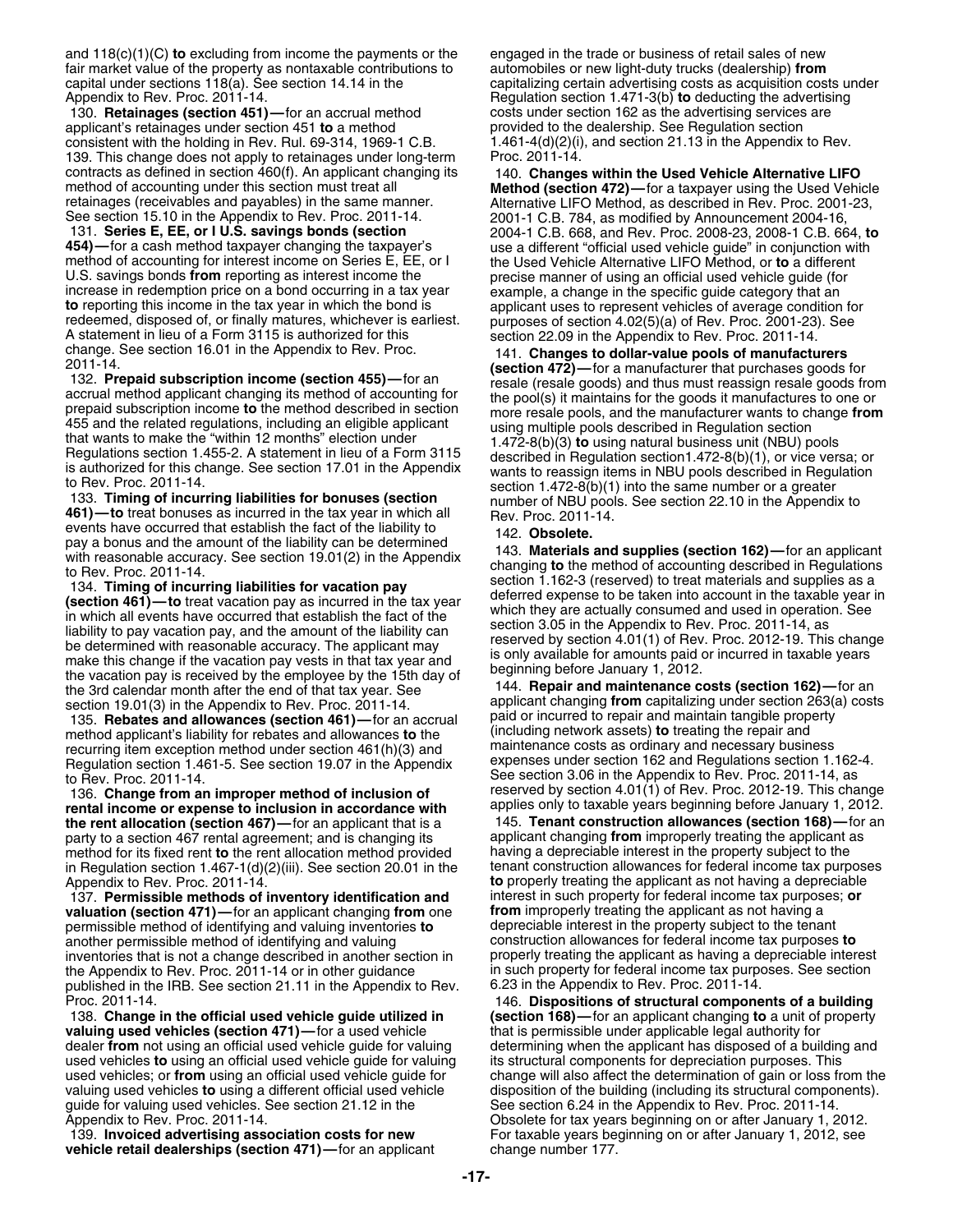147. **Dispositions of tangible depreciable assets (other** card in the amount of the gift card, as provided in Rev. Proc. **than a building or its structural components) (section** 2011-17, 2011-5 I.R.B. 441. See section 19.10 in the Appendix **168)**—for an applicant changing **to** a unit of property that is of Rev. Proc. 2011-14. **168)**—for an applicant changing to a unit of property that is permissible under applicable legal authority for determining 157. **Classification of wireless telecommunications assets** when the applicant has disposed of a section 1245 property a **used by wireless telecommunications carriers (sections**<br>depreciable land improvement for depreciation purposes. This **167 and 168)**—for applicants that have a d change will also affect the determination of gain or loss from the disposition of the section 1245 property or the depreciable land 2011-22, 2011-8 I.R.B. 737) used primarily to provide wireless improvement. See section 6.25 in the Appendix to Rev. Proc. telecommunications or broadband se 2011-14. Obsolete for taxable years beginning on or after that are changing **to** the method described in Rev. Proc.

148. **Debt issuance costs (section 446)**— for an applicant carriers. See Rev. Proc. 2011-22<br>changing its method of accounting to comply with Regulation Appendix of Rev. Proc. 2011-14. changing its method of accounting to comply with Regulation section 1.446-5, which provides rules for allocating the costs 158. **Wireline network property (section 263(a))—**for over the term of the debt. See section 14.15 in the Appendix to certain applicants that have depreciable interest in wireline

in section  $461(c)$  and section 1.461-1 $(c)(1)$  (ratable accrual election) for a taxable year other than the applicant's first adoption of all, or some, of the units of property described in taxable year in which real property taxes are incurred. See section 6 of Rev. Proc. 2011-27, to determine whether section 19.08 in the Appendix to Rev. Proc. 2011-14. expenditures to maintain, replace, or improve wireline network

150. **Retail sales facility safe harbor for a motor vehicle** assets must be capitalized under section 263(a). See Rev. dealership (section 263A)-for a motor vehicle dealership to treat its sales facility as a retail sales facility as described in Proc. 2011-14. section 5.01 of Rev. Proc. 2010-44, 2010-49 I.R.B. 811. See 159. **Wireless network property (section 263(a))**—for<br>section 11.07 in the Appendix of Rev. Proc. 2011-14. certain applicants that have a depreciable interest in

151. **Reseller without production activities safe harbor for** network assets (as described in section 4 of Rev. Proc. **a motor vehicle dealership (section 263A)—**for a motor 2011-28, 2011-28, 2011-8 I.R.B. 743) used primarily to provide wireless vehicle dealership to be treated as a reseller without production telecommunications or broadb vehicle dealership to be treated as a reseller without production activities as described in section 5.02 of Rev. Proc. 2010-44, that are changing **to** (a) the wireless network asset 2010-49 I.R.B. 811. See section 11.07 in the Appendix of Rev. maintenance allowance method described in section 5 of Rev.

**(section 179D)—for an applicant changing to deduct under** section 179D amounts paid or incurred for the installation of wireless network assets must be capitalized under section<br>energy efficient commercial building property, subject to the 263(a). See Rev. Proc. 2011-28, adding s energy efficient commercial building property, subject to the 263(a). See Rev. Proc. 2011-28, and is unit sect<br>108 limits of section 179D(b), in the year the property is placed in Appendix of Rev. Proc. 2011-14. limits of section 179D(b), in the year the property is placed in service. See section 8.04 in the Appendix of Rev. Proc. 160. **Electric transmission and distribution property** 2011-14. **(section 263(a))—**for certain applicants that have a

153. **Advance payments—change in applicable financial** depreciable interest in electric transmission or distribution statements (Rev. Proc. 2004-34)—for an applicant using the deferral method for including advance payments in gross 2011-37 I.R.B. 326) used primarily to transport, deliver, or sell income in accordance with its applicable financial statement electricity that are changing **to** the method described in Rev. (AFS) to change its method **to** recognize advance payments in gross income under Rev. Proc. 2004-34 consistent with a maintain, replace, or improve transmission and distribution<br>changed manner for recognizing advance payments for its AFS. property are deductible repairs under section changed manner for recognizing advance payments for its AFS. property are deductible repairs under section 162 or<br>Although the requirement to file a copy of the application with capitalizable improvements under section 263 Although the requirement to file a copy of the application with capitalizable improvements under section 263(a). See Rev.<br>the IRS National Office is waived for this application, a taxpayer Proc. 2011-43, adding section 3.0 the IRS National Office is waived for this application, a taxpayer may nevertheless file a copy of the application with the IRS Proc. 2011-14.<br>National Office, for example, under the 90-day or 120-day 161. Timing of incurring liabilities under the recurring item National Office, for example, under the 90-day or 120-day window in section 6.03(2) or 6.03(3) of Rev. Proc. 2011-14. In **exception to the economic performance rules (section** all cases, the requirement in section 6.02(3)(c) of Rev. Proc. 461(h)(3))—for an applicant changing to a all cases, the requirement in section 6.02(3)(c) of Rev. Proc. **461(h)(3))**—for an applicant changing to a method of<br>2001-14 to provide an additional copy of the application to the accounting to conform to any of the holdi 2001-14 to provide an additional copy of the application to the examining agent(s), appeals officer(s) and counsel to the 2012-1, 2012-2 I.R.B. 255, which addresses the "not material" government, if applicable, applies to this application. See and "better matching" requirements of the recurring item<br>section 15.11 in the Appendix of Rev. Proc. 2011-14. exception and distinguishes contracts for the provis

154. **California franchise taxes (Rev. Rul. 2003-90)—**for an services from insurance and warranty contracts. accrual method applicant changing **to** recognizing its California 162. **Deducting repair and maintenance costs (section** franchise tax liability in the tax year following the tax year in which the tax is incurred under the Cal. Rev. & Tax Code. See section 263(a) amounts paid or incurred for tangible property **to**<br>section 19.09 in the Appendix of Rev. Proc. 2011-14. deducting these amounts as repair and ma

or Blue Shield organization within the meaning of section applicant changing its units of property under Regulations  $833(c)(2)$  or an organization described in section  $833(c)(3)$  section  $1.263(a)$ -3T(e) solely for purposes of determining required to change its method of accounting for unearned whether amounts paid or incurred improve a unit of property<br>premiums because it fails to meet the MLR requirements of under Regulations section 1.263(a)-3T. See sect section 833(c)(5). See section 25.02 in the Appendix of Rev.<br>Proc. 2011-14.

**2011-17)—**for an accrual method applicant who issues gift **162)—**for a regulated applicant changing its method of cards as a refund for returned goods changing **to** treat the accounting for amounts paid or incurred to repair or maintain transaction as the payment of a cash refund and sale of a gift

**167 and 168)**—for applicants that have a depreciable interest in wireless telecommunication assets (as defined in Rev. Proc. telecommunications or broadband services by mobile phones 2011-22 to determine the recovery periods for depreciation of January 1, 2012, see change 178.<br>148. Debt issuance costs (section 446)— for an applicant carriers. See Rev. Proc. 2011-22, adding section 6.26 to the

network assets (as described in section 4 of Rev. Proc. 149. **Ratable accrual of real property taxes (section** 2011-27, 2011-8 I.R.B. 740) used primarily to provide wireline **461)—**for an accrual method applicant for real property taxes telecommunication or broadband services that are changing **to** that relate to a definite period of time **to** the method described (a) the wireline network assets maintenance allowance method in section 461(c) and section 1.461-1(c)(1) (ratable accrual described in section 5 of Rev. Pr

certain applicants that have a depreciable interest in wireless Proc. 2011-14.<br>152. Deduction for energy efficient commercial buildings property described in section 6 of Rev. Proc. 2011-28, to 152. **Deduction for energy efficient commercial buildings** property described in section 6 of Rev. Proc. 2011-28, to

exception and distinguishes contracts for the provision of

section 19.09 in the Appendix of Rev. Proc. 2011-14. **Follocate and the deducting these amounts as repair and maintenance costs**<br>155. **Unearned premiums (section 833)—**for a Blue Cross and the section 162 and Regulations s under section 162 and Regulations section 1.162-4T and for an under Regulations section 1.263(a)-3T. See section 4.02(1) of Rev. Proc. 2012-19, adding section 3.10 to the Appendix of Proc. 2011-14. Rev. Proc. 2011-14.

156. **Gift cards issued as a refund (Rev. Proc.** 163. **Change to the regulatory accounting method (section**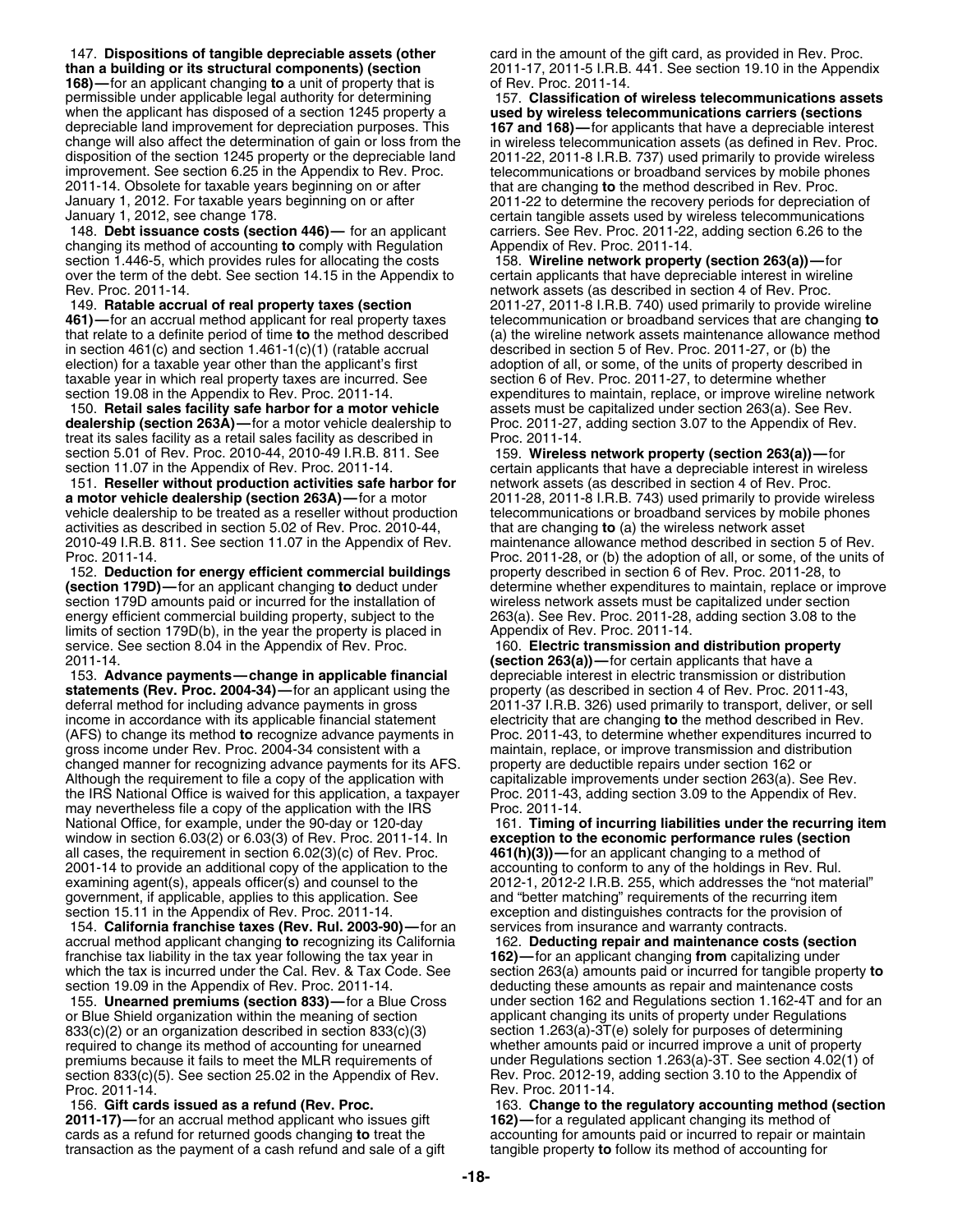regulatory accounting purposes to determine whether an to amounts paid or incurred in taxable years beginning on or amount paid or incurred improves property under Regulations after January 1, 2012.<br>section 1.263(a)-3T, consistent with Regulations section 1.263(a)-3T, consistent with Regulations section 1.263(a)-3T(k). See section 4.02(2) of Rev. Proc. 2012-19.

**when used or consumed (section 162)**—for an applicant property **to** the method of treating such amounts as ame changing its method of accounting for non-incidental materials that do not improve the unit or property, consi changing its method of accounting for non-incidental materials and supplies to the method of deducting such amounts in the Regulations section 1.263(a)-3T(g). See section 4.01(10) of<br>taxable year in which they are actually used or consumed,<br>consistent with Begulations section 1.162-3T consistent with Regulations section 1.162-3T. See section Rev. Proc. 2011-14.<br>4.02(3) of Rev. Proc. 2012-19, adding section 3.12 to the 172. Non-dealer expense to facilitate the sale of property 4.02(3) of Rev. Proc. 2012-19, adding section 3.12 to the Appendix of Rev. Proc. 2011-14. This change applies only to the amounts paid or incurred in taxable years beginning on or after January 1, 2012.

165. **Deducting incidental materials and supplies when** method of capitalizing such costs, consistent with Regulations 169.<br>**165. Deducting incidental materials and supplies when** section 1.263(a)-1T(d)(1). See section 4.0 **paid or incurred (section 162)**—for an applicant that wants to<br>change its method of accounting for incidental materials and<br>supplies to the method of deducting such amounts in the<br>taxable year in which they are paid or i taxable year in which they are paid or incurred, consistent with **173. Capitalizing acquisition or production costs (section**<br>Requisitions section 1 162-3T, See section 4 02(4) of Rey, Proc. **263(a))**—for an applicant chan Regulations section 1.162-3T. See section 4.02(4) of Rev. Proc. **263(a))—**for an applicant changing its method of accounting **to** 2012-19, adding section 3.13 to the Appendix of Rev. Proc. Capitalizing amounts paid or incurred to acquire or proc<br>2011-14, This change applies only to amounts paid or incurred property under Regulations section 1.263(a)-2011-14. This change applies only to amounts paid or incurred property under Regulations section 1.263(a)-2T and, if<br>in taxable vears beginning on or after January 1, 2012

169. **Deducting de minimis amounts (section 263(a))**—for Appendix to Rev. Proc. 2011-14, as modified by section 5.03(2) an applicant changing its method of accounting for amounts paid or incurred to acquire or produce (in

170. **Deducting certain costs for investigating or pursuing** identifying which buildings, condominium units, cooperative

**the acquisition of property (section 162)—**for an applicant units, or structural components in multiple asset accounts have changing its method of accounting **from** capitalizing **to** been disposed of by the applicant. This change also will affect deducting amounts paid or incurred in the process of the determination of gain or loss from the disposition of the investigating or otherwise pursuing the acquisition of real building, condominium unit, cooperative unit, or the structural property if the amounts meet the requirements of Regulations component and may affect whether the applicant must section 1.263(a)-2T(f)(2)(iii) or the acquisition of real or capitalize amounts paid to restore a unit of property under personal property if the amounts are for employee Regulations section 1.263(a)-3T(i). This change applies only to<br>compensation or overhead costs under Regulations section taxable years beginning on or after January 1, 2012 section 4.04(9) of Rev. Proc. 2012-19, adding section 3.18 to by section 5.03(3) of Rev. Proc. 2012-20 (creating new section the Appendix of Rev. Proc. 2011-14. This change applies only 6.29).

171. Change to the safe harbor routine maintenance on property other than buildings (section 162)—for an adding section 3.11 to the Appendix of Rev. Proc. 2011-14. applicant changing its method of accounting for amounts paid 164. **Deducting non-incidental materials and supplies** or incurred for routine maintenance performed on a unit of

**(section 162)**—for an applicant that is not a dealer in property changing its method of accounting for commissions and other costs paid or incurred to facilitate the sale of property **to** the method of capitalizing such costs, consistent with Regulations

in taxable years beginning on or an efter January 1, 2012.<br>
This and democration on a first diamonal 163, begins the search 4.01(12) of Rev. Proc. 2012-19, adding section<br>
space section 4.01(12) of Rev. Proc. 2012-19, add

unit of property **to** the method of applying the de minimis rule<br>
under Regulations section 1.168(i)-8T(c)(4) for<br>
under Regulations sections 1.263(a)-2T(g) and<br>
1.263A-1T(b)(14) to such amounts, consistent with Regulatio taxable years beginning on or after January 1, 2012. See 1.263(a)-2T(f)(2)(iv), consistent with section 1.263(a)-2T. See section 6.29 in the Appendix to Rev. Proc. 2011-14, as modified